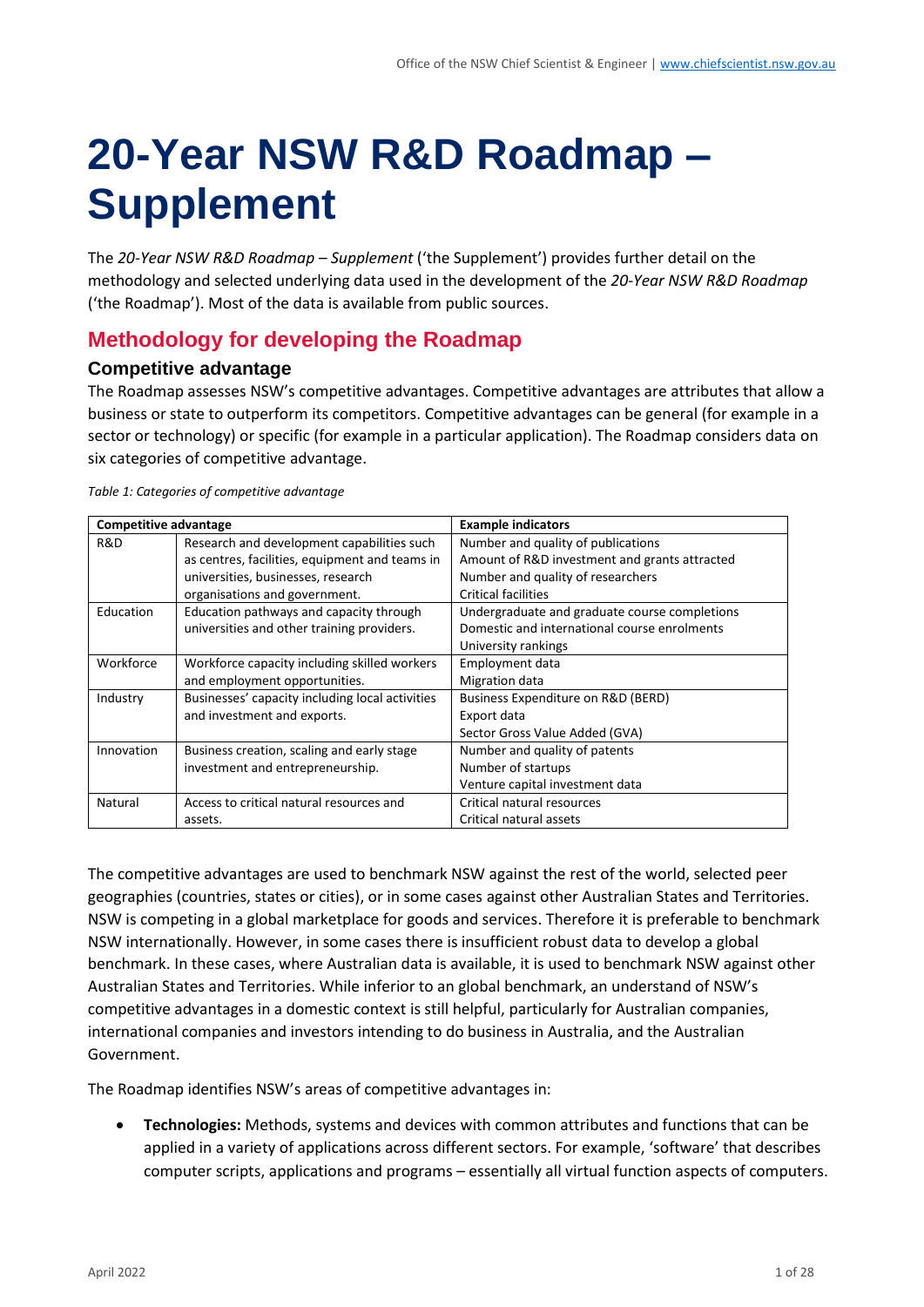This can be used for any application involving computers and electronics, from control systems to word processing, video games and graphic design.

• **Applications**: The use of technology for a specified purpose, generally in a specific sector. For example, 'robotic agriculture', which comprises the use of robotics to perform tasks in the agricultural sector such as planting and harvesting.

An aggregation of sufficient competitive advantages in a technology or application can make that technology or application 'an area of competitive advantage for NSW'. For example, Australia has leveraged its competitive advantages in natural resources, people and skills, technology, regulatory support, infrastructure, markets, industry, and supply chains to develop a world leading and highly productive resources sector.

Although competitive advantages assist businesses or states in competing against other businesses and states, they are only leveraged into actual industry strength in some cases. For example, Australia could (but is yet to) leverage its competitive advantages in natural and low-cost renewable energy resources, R&D capability, people and skills, infrastructure, markets, and supply chains to develop a large and competitive controlled environment horticulture industry.

While NSW needs to prioritise areas where it has competitive advantages, NSW also needs capabilities in certain sectors, technologies and applications that are critical for economic and national security. For example:

- The Covid-19 pandemic has demonstrated how having a local mRNA industry has been critical for countries to rapidly access to sufficient supplies of highly effective vaccines.
- The semiconductor shortage and the geopolitical sensitivity surrounding the semiconductor industry has demonstrated how local industry, including defence and manufacturing, can be critically impacted by developments in the international semiconductor industry.

NSW may or may not have competitive advantages in these critical areas. For example, NSW already has R&D capability and people and skills for RNA industry, but arguably has limited global competitive advantages in the semiconductor sector. However, it may still make sense to prioritise R&D investments to these areas to ensure NSW develops local capabilities and industry and manages economic and national security risks.

Therefore, the R&D Roadmap also identifies and assesses technologies and applications that NSW needs for strategic reasons. These could become areas of competitive advantage over time, with deliberate effort and investment.

## **Data analysis**

Data relating to each category of competitive advantage was collected and analysed from a range of official sources such as the Australian Government and United Nations agencies. Private data sources, such as selection of well-known university ranking publications and Crunchbase (an international database for private company data) were also used. These sources are outlined i[n Table 2.](#page-4-0)

Descriptive statistics and Revealed Comparative Advantage methodology were used to identify areas of competitive advantage. Technology themes were identified through synthesis of competitive advantages identified across the range of data sources examined and consideration of the insights provided by experts and stakeholders through consultation.

Data sources were separately analysed looking for NSW advantage in terms of rank, total volumes and/or percentage share in measures such as output, investment, industry, in categories (such as industry sector, occupations, fields of research or education), compared to other Australian jurisdictions or international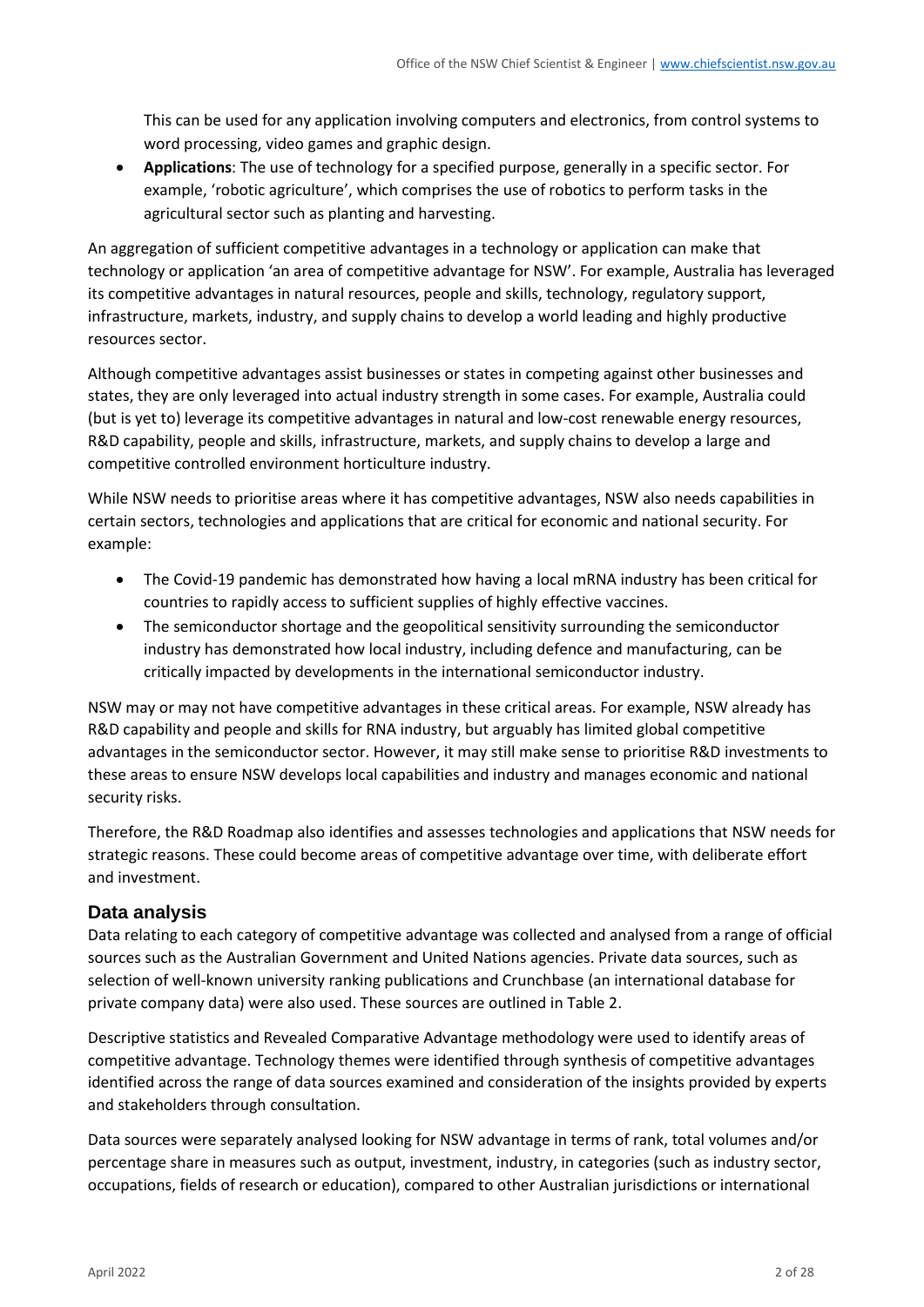jurisdictions (dependent on dataset). As listed below in [Table 2,](#page-4-0) the reference periods varied depending on data availability and the periods defined by the original research methodology. For example, the 2018 ERA outcomes used a reference period ranging from 2011 to 2016. For most datasets, the most recently available year, or series of years up to the most recently available, was used. In some cases, particularly where the COVID-19 pandemic had large and likely temporary impacts on the data, a pre-2020 reference period was used even where more recent data was available.

Highlights from each data source were explored to identify technologies and applications with clusters of advantages. These were then considered alongside insights and feedback from a consultation and public survey to inform the draft Roadmap. The findings of the draft Roadmap were tested with experts at the Competitive Advantage Summit, hosted by the NSW Chief Scientist & Engineer and the NSW Chief Economist in February 2022. The feedback from the Competitive Advantage Summit was used to refine the draft and finalise the Roadmap.

#### *Commentary on data sources*

- Many official statistics are presented using the Australian and New Zealand standard classification structures. In particular, the industry and occupation classification standards are aligned to traditional sectors and occupations and make it harder to identify the segments of the economy or labour force that relate to technologies and applications. Additionally, while data is available at State/Territory level, it is often only available at the highest level of the classification such that it is not possible to examine subdivision contributions.
- Trade data is impacted by 'Confidential Items of Trade' for which the Australian Bureau of Statistics (ABS) suppresses selected details (such as the commodity code, receiving country, etc.) to protect confidentiality of the reporter. The value of all confidential exports is aggregated into the category 'Confidential Items of Trade' causing the value of some commodity classes to be undervalued. The ABS produces a list of confidential items which can be used to determine the impact on reported statistics.<sup>1</sup> As noted below in [Table 2,](#page-4-0) this analysis did not attempt to quantify the impact of confidential data.
- The notes on use of data from the Australian Research Council's (ARC) Excellence in Research for Australia (ERA) Outcomes report state that the outcomes data should not be used for betweenfield of research comparisons. Therefore, the analysis for this report has restricted conclusions about the ERA Outcomes scores to within-field comparisons between jurisdictions. The ratings in the ERA Outcomes are based on results across several R&D indicators.
- In the detailed Higher Education dataset obtained from the Department of Education, Skills and Employment (DESE), the actual numbers of course completions were supressed for fields with less than 5 completions at the institution level and replaced with '<5'. To enable summary analysis, '<5' was replaced with a value of 1 with the expected general impact of underestimating totals across the data. The impact at the broad field of education level was seen to be minimal when totals from the detailed dataset were compared against the publicly available data in the DESE Higher Education uCube. For narrow and detailed fields of education, where completions are much lower, the impact of any truncated data was considered prior to the inclusion of any statistics in the report, to determine if the interpretation could be materially affected. For example, in the detailed field of Mechanical Engineering, NSW had a calculated total of 64 Doctorate by Research completions, Victoria had 4, Queensland had 3. NSW had 2 rows impacted by truncated data, Victoria had 4 and Queensland had 3. If Victoria and Queensland both had the maximum of 4 actual completions in each of those affected rows, their total completions would have been 16 and 12

<sup>1</sup> ABS (2021), *[International Merchandise Trade: Confidential Commodities List,](https://www.abs.gov.au/statistics/economy/international-trade/international-merchandise-trade-confidential-commodities-list/latest-release)* accessed 25 January 2021.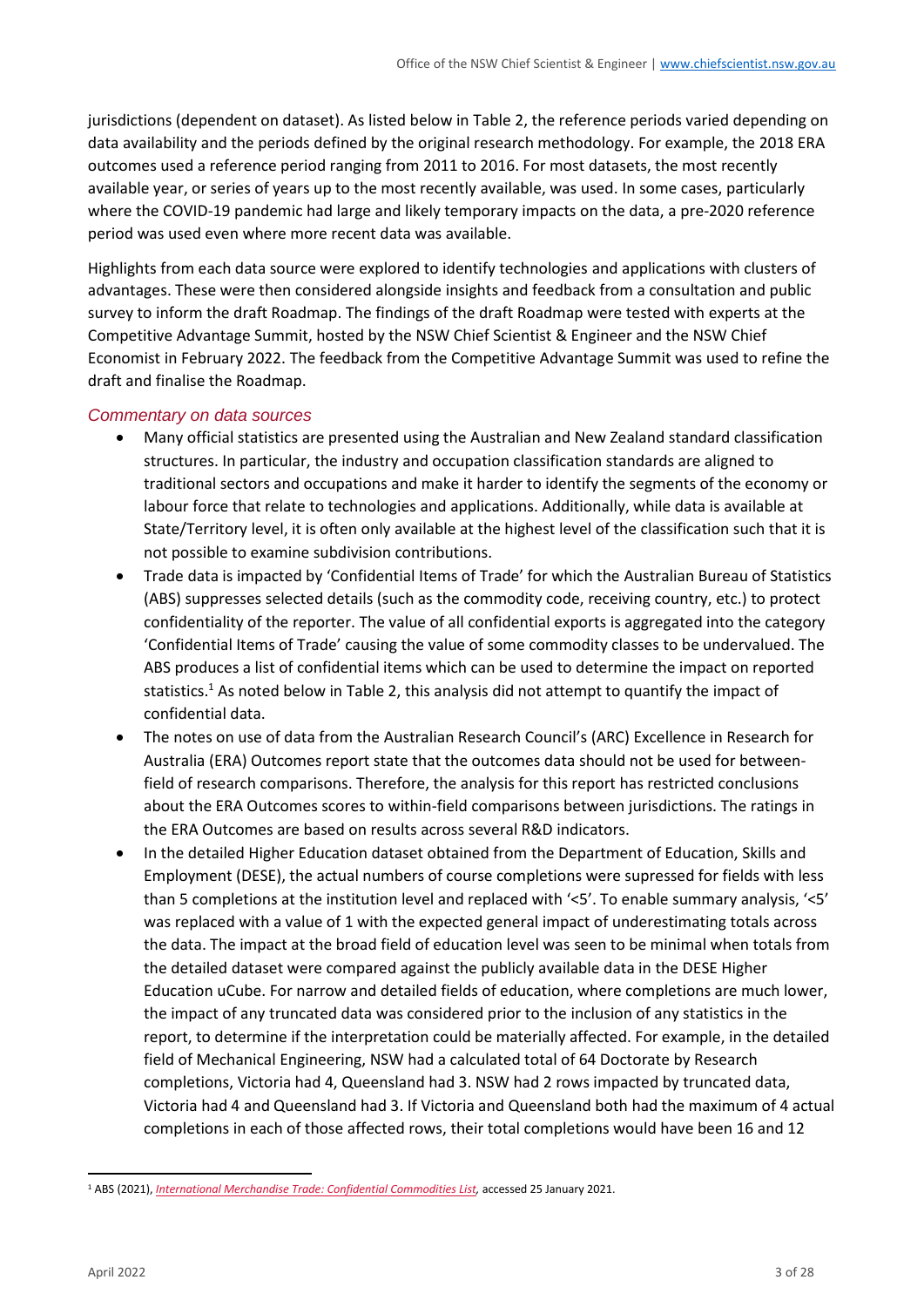respectively. This does not change NSW having the lead or majority share. Reported completions are given as approximations to reflect this uncertainty.

#### *Commentary on composite indicators*

Composite indicators simplify information across a range of factors related to a phenomenon to enable comparisons between geographical entities (such as countries, states, cities) or organisational entities (such as hospitals, universities, businesses), generally into a single numeric value that enables entities to be ranked. Composite indicators therefore are a popular tool for reducing multi-dimensional data in the process of policy and decision making as they enable an audience to easily make comparisons between the evaluated entities.

Several well-known composite indicators exist for the measurement of Innovation, Technology and Information. These include:

- Technology Achievement Index $2$
- Summary Innovation Index $3$
- General Indicator of Science and Technology<sup>4</sup>

The formation of composite indicators is a complex process that involves carefully weighed judgement at several steps and requires robust theoretical and statistical frameworks. The utility of the final indicator is subject to acceptance by the audience by which it will be used. The *Handbook on Constructing Composite Indicators Methodology and User Guide* cautions that composite indicators may "invite users (especially policy-makers) to draw simplistic analytical or policy conclusion" and that they have potential to mislead if not well constructed or if poor quality data is used.<sup>5</sup>

Authors of the Handbook also emphasise that composite indicators should be merely the starting point, prompting deeper analysis into the underlying sub-components and drivers of the results.<sup>6</sup> There is a temptation to boil down complex dimensions into a single output and not explore more deeply once the result has been achieved.

Considering the range of limitations found in the data sources used in the Roadmap, and the variety of comparisons and categories of competitive advantage that were considered as part of the Roadmap methodology, it considered inappropriate to develop a composite indictor of overall competitive advantage. Rather, the Roadmap focuses on understanding the details which underly the observed clusters of competitive advantage, which assist readers to understand the basis for why a technology or application has been identified.

#### *Revealed Comparative Advantage*

The Revealed Comparative Advantage (RCA) Index was first introduced by Bela Balassa in 1965 and is a commonly used calculation in economics to compute relative advantages between jurisdictions in trade exports.<sup>7</sup> It can be thought of as a normalised proportion, for example:

 $RCA$  Australian coal exports  $=$ Ratio of Australia's coal exports to Australia's total exports Ratio of world's coal exports to world's total exports

<sup>2</sup> United Nations (2001), *[Making New Technologies Work for Human Development](http://hdr.undp.org/sites/default/files/reports/262/hdr_2001_en.pdf)*, accessed 4 February 2022.

<sup>3</sup> European Commission (2021), *[European Innovation Scoreboard 2021 Methodology Report](https://ec.europa.eu/info/research-and-innovation/statistics/performance-indicators/european-innovation-scoreboard_en)*, accessed 4 February 2022.

<sup>&</sup>lt;sup>4</sup> National Institute for Science and Technology Policy Japan, ["Science and Technology Indicators, and Scientometrics",](https://www.nistep.go.jp/en/?page_id=52) accessed 4 February 2022. <sup>5</sup> OECD and Joint Research Committee of the European Commission (2008), *[Handbook on Constructing Composite Indicators Methodology and User](https://www.oecd.org/els/soc/handbookonconstructingcompositeindicatorsmethodologyanduserguide.htm)* 

*[Guide](https://www.oecd.org/els/soc/handbookonconstructingcompositeindicatorsmethodologyanduserguide.htm)*, accessed September 2021.

<sup>6</sup> OECD and Joint Research Committee of the European Commission (2008), *[Handbook on Constructing Composite Indicators Methodology and User](https://www.oecd.org/els/soc/handbookonconstructingcompositeindicatorsmethodologyanduserguide.htm)  [Guide](https://www.oecd.org/els/soc/handbookonconstructingcompositeindicatorsmethodologyanduserguide.htm)*, accessed September 2021.

<sup>7</sup> Balassa, B. (1965), *Trade Liberalisation and 'Revealed' Comparative Advantage,* The Manchester School, 33 (2), 99–123.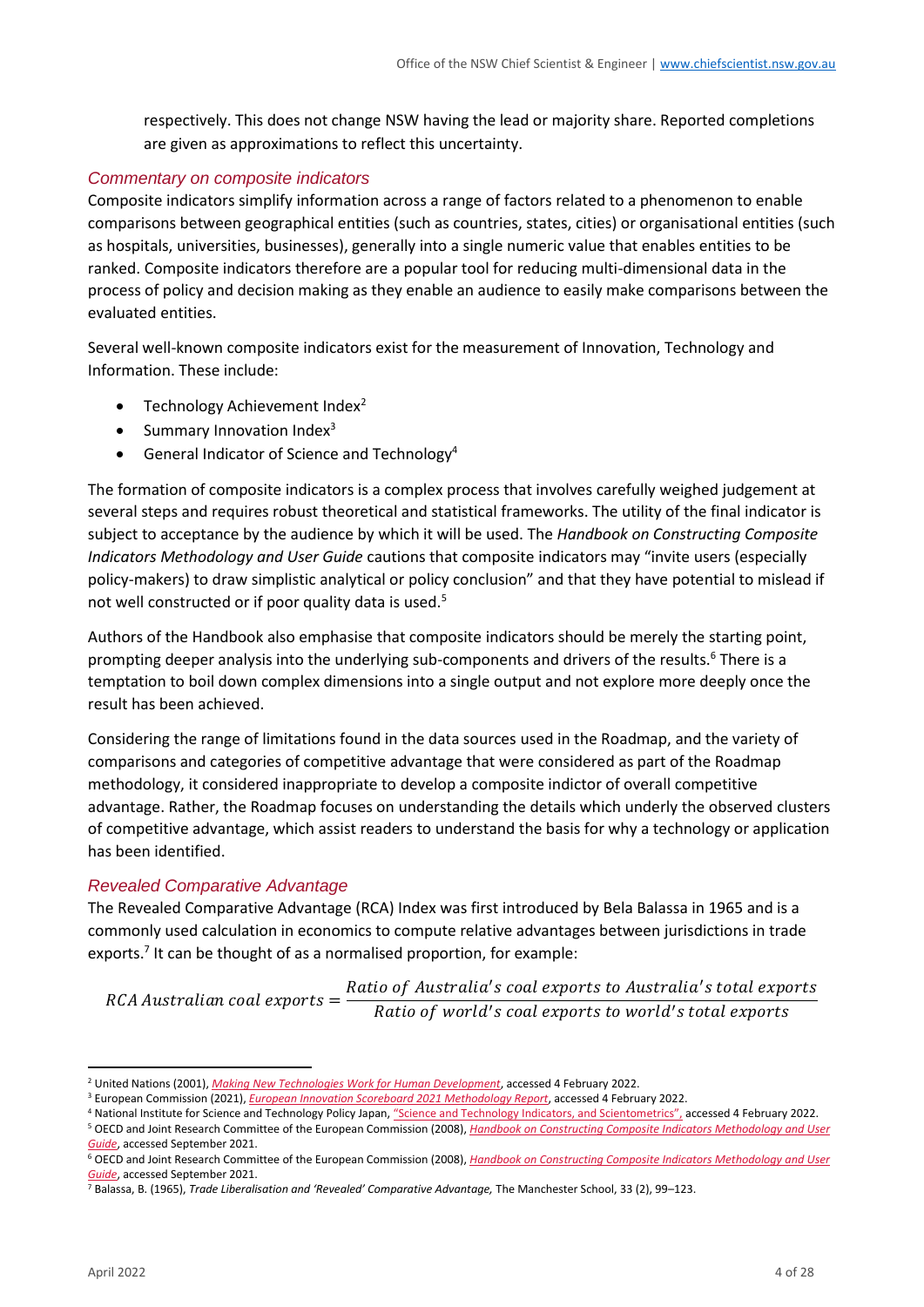An RCA > 1 indicates a relative advantage or specialisation in exporting the product compared to a country that exports the product at or below the world average level. According to the UNCTADstat RCA Radar, Australia's RCA for coal is 26.1, revealing a substantial relative strength in coal exports.<sup>8</sup> As part of the Roadmap development, the RCA concept was used to examine NSW specialisations in merchandise exports, patenting and technology businesses relative to other Australian jurisdictions and the world. The term Revealed Technology Advantage (RTA) has been used to describe the RCA index calculated for patent data.

#### **Data sources**

[Table 2](#page-4-0) shows the main data sources used to assess NSW's competitive advantages compared to other countries, peer geographies, and Australian States and Territories. Other sources are referenced in the Roadmap.

| Competitive                    | Data sources                                                                                                                                                                                                                                                                                                                                                                                                                   | Analysis notes / Reference period                                                                                                                                                                                                                                                                                                                                                                                                                                                                                                                                                                                                                                                                                                                                                    |
|--------------------------------|--------------------------------------------------------------------------------------------------------------------------------------------------------------------------------------------------------------------------------------------------------------------------------------------------------------------------------------------------------------------------------------------------------------------------------|--------------------------------------------------------------------------------------------------------------------------------------------------------------------------------------------------------------------------------------------------------------------------------------------------------------------------------------------------------------------------------------------------------------------------------------------------------------------------------------------------------------------------------------------------------------------------------------------------------------------------------------------------------------------------------------------------------------------------------------------------------------------------------------|
| advantage<br>R&D<br>capability | <b>Excellence in Research Australia Outcomes</b><br>2018-19                                                                                                                                                                                                                                                                                                                                                                    | Data included ranges from 2011 to 2016, staff census date 31<br><b>March 2017</b>                                                                                                                                                                                                                                                                                                                                                                                                                                                                                                                                                                                                                                                                                                    |
|                                | <b>Australian Research Council National</b><br><b>Competitive Grants Program Projects</b><br>dataset                                                                                                                                                                                                                                                                                                                           | Funding from all programs in the National Competitive Grants<br>Program 2012-2021                                                                                                                                                                                                                                                                                                                                                                                                                                                                                                                                                                                                                                                                                                    |
|                                | <b>CWTS Leiden Ranking 2021</b>                                                                                                                                                                                                                                                                                                                                                                                                | Indicators included were total volume of publications, publications<br>in top 1% of citations, publications co-authored with industry<br>Citations cover period 2016 to 2019                                                                                                                                                                                                                                                                                                                                                                                                                                                                                                                                                                                                         |
| Education                      | QS University Rankings by Subject 2021                                                                                                                                                                                                                                                                                                                                                                                         | Publication year 2021                                                                                                                                                                                                                                                                                                                                                                                                                                                                                                                                                                                                                                                                                                                                                                |
|                                | Shanghai Ranking's Global Ranking of<br><b>Academic Subjects</b>                                                                                                                                                                                                                                                                                                                                                               | Publication year 2021                                                                                                                                                                                                                                                                                                                                                                                                                                                                                                                                                                                                                                                                                                                                                                |
|                                | <b>Australian Higher Education Completions</b><br>Data, provided by Department of<br>Education, Skills and Employment                                                                                                                                                                                                                                                                                                          | Period included 2015 to 2019                                                                                                                                                                                                                                                                                                                                                                                                                                                                                                                                                                                                                                                                                                                                                         |
| Workforce                      | ABS Australian Labour Force, Detailed <sup>9</sup>                                                                                                                                                                                                                                                                                                                                                                             | Reference date August 2021                                                                                                                                                                                                                                                                                                                                                                                                                                                                                                                                                                                                                                                                                                                                                           |
|                                | <b>Temporary Resident (Skilled) reports,</b><br><b>Department of Home Affairs</b>                                                                                                                                                                                                                                                                                                                                              | Reports from 2018 to 2021                                                                                                                                                                                                                                                                                                                                                                                                                                                                                                                                                                                                                                                                                                                                                            |
| Industry                       | <b>ABS Research and Experimental</b><br>Development, Businesses, Australia <sup>10</sup>                                                                                                                                                                                                                                                                                                                                       | Reference years 2011-12, 2013-14, 2015-16, 2017-18, 2019-20.                                                                                                                                                                                                                                                                                                                                                                                                                                                                                                                                                                                                                                                                                                                         |
|                                | DFAT Trade Statistical Pivot Tables <sup>11</sup> based<br>on ABS International Trade in Goods and<br>Services, Australia<br><b>ABS International Trade: Supplementary</b><br>Information, Calendar Year <sup>12</sup><br>RCA 2019 - International commodity<br>exports data (SITC Rev. 4, 2016 to 2020),<br><b>UN Comtrade</b><br>RCA 2019 - International service exports<br>data (EBOPS 2002, 2016 to 2020), UN<br>Comtrade | Exports are recorded by the port of export and may not truly<br>reflect industry output of the state. RCA analysis for merchandise<br>exports at State & Territory level used data curated by DFAT based<br>on ABS Merchandise Exports data for 2019.<br>State to International RCA analysis compared NSW data (DFAT) to<br>international data from UN Comtrade with commodities aligned<br>using 3-digit commodity codes of the SITC revision 4 classification.<br>RCA for service exports used State/Territory-level service credits<br>data from the ABS. Differences between the EBOPS 2002<br>classification used by the UN Comtrade and 2010 version used by<br>ABS created challenges in aligning NSW and international data.<br>The results are not reported in the Roadmap. |
|                                | ABS Australian State Accounts <sup>13</sup>                                                                                                                                                                                                                                                                                                                                                                                    | Reference date June 2021                                                                                                                                                                                                                                                                                                                                                                                                                                                                                                                                                                                                                                                                                                                                                             |

<span id="page-4-0"></span>*Table 2: Data sources analysed in development of the NSW R&D Roadmap.*

<sup>10</sup> Business expenditure on R&D, by ANZSIC06 industry subdivision, by location of expenditure, financial years 2011-12 to 2019-20.

<sup>11</sup> State by country and SITC pivot table 2011 to 2020 (June 2021 data).

<sup>8</sup> UNCTADstat, *[Revealed Comparative Advantage](https://unctadstat.unctad.org/en/RcaRadar.html)*, accessed 31 January 2022.

<sup>9</sup> Table EQ08 - Employed persons by Occupation unit group of main job (ANZSCO), Sex, State and Territory, August 1986 onwards and Table EQ09 - Employed persons by Industry division (ANZSIC) and Occupation major group (ANZSCO) of main job and Sex, August 1986 onwards.

<sup>&</sup>lt;sup>12</sup> Table 3. International trade in services, credits, state by calendar year, \$m.

<sup>&</sup>lt;sup>13</sup> Table 2 Expenditure, Income and Industry Components of Gross State Product, New South Wales, Chain volume measures and current prices' (June 2021 data).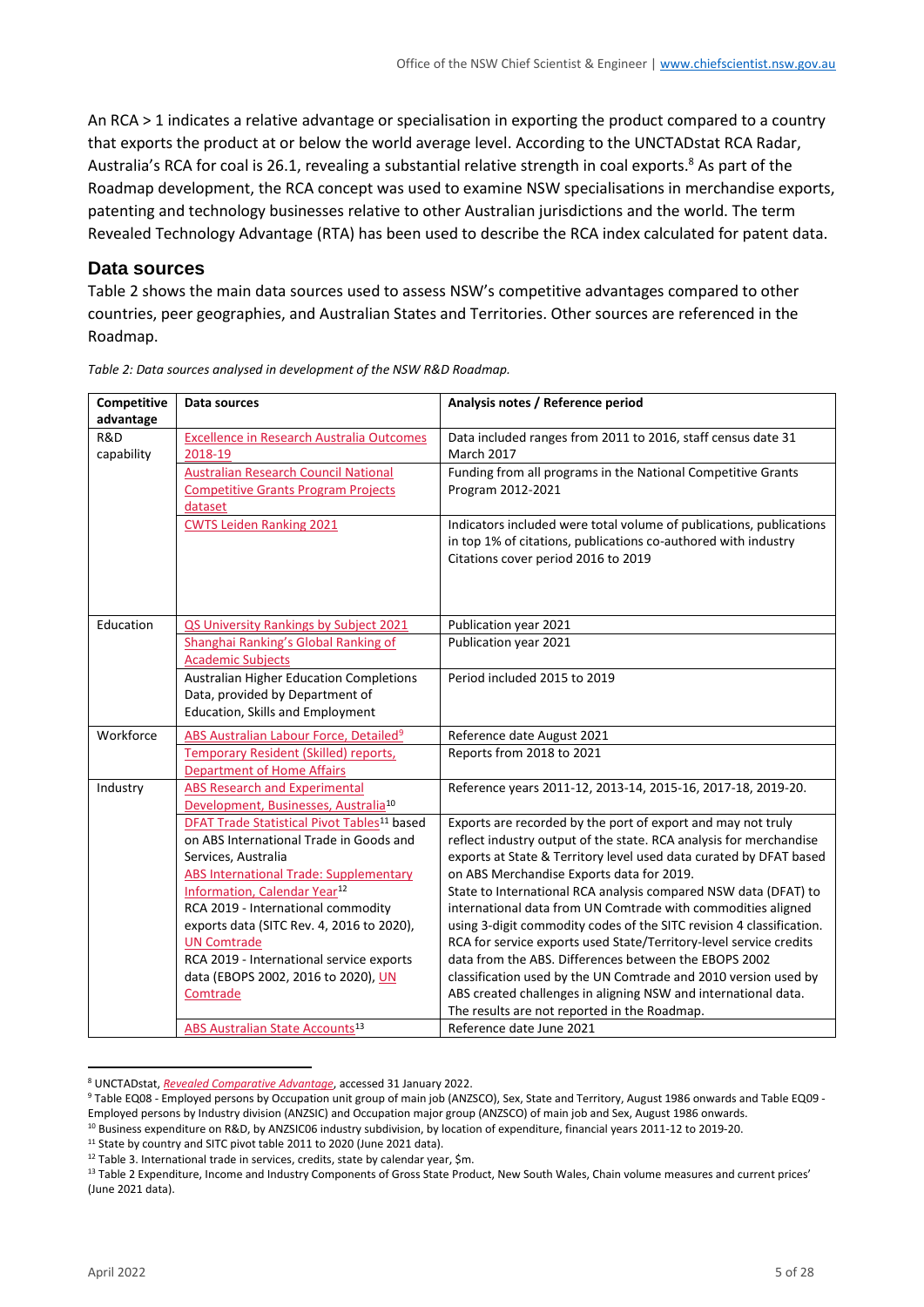| <b>Competitive</b><br>advantage | Data sources                                                                                                                         | Analysis notes / Reference period                                                                                                                                                                                                                                                                                                  |
|---------------------------------|--------------------------------------------------------------------------------------------------------------------------------------|------------------------------------------------------------------------------------------------------------------------------------------------------------------------------------------------------------------------------------------------------------------------------------------------------------------------------------|
| Innovation                      | IP Government Open Data (IPGOD) 2021<br>from IP Australia<br>PATENTSCOPE from the World Intellectual<br>Property Organisation (WIPO) | RTA index was calculated based on Balassa's RCA methodology, as<br>described above, to normalise NSW's share of filed patents over<br>the period 2016-19. Data from the 3 years was included to smooth<br>patent activity over several years. The international reference<br>data of global patent filings was obtained from WIPO. |
|                                 | Crunchbase, Startup data                                                                                                             | Reference date January 2022                                                                                                                                                                                                                                                                                                        |
|                                 | Department of Industry, Science, Energy &<br>Resources Venture Capital Dashboard,<br>NSW data provided.                              | Reference date November 2021                                                                                                                                                                                                                                                                                                       |

# **Stakeholder consultation**

The Office of the NSW Chief Scientist & Engineer (OCSE) conducted a phased consultation process on the Roadmap, involving stakeholders from industry, research and government sectors:

- **Phase 1:** From October to December 2021, a series of roundtables were held with industry and research leaders from sectors across the NSW economy. Targeted interviews were also held with experts with specialised expertise in particular industries or technologies.
- **Phase 2:** From November to December 2021, an online survey was conducted to collect feedback from the broader community.
- **Phase 3:** In February 2022, the findings of the draft Roadmap were presented at the Competitive Advantage Summit hosted by the NSW Chief Scientist & Engineer and the NSW Chief Economist.

# **Phase 1: Roundtables and targeted interviews**

The OCSE and selected strategic partners hosted roundtables to consult with key stakeholders from the business, investor, research and startup communities in NSW. The OCSE also hosted roundtables focused on key sectors (technology, biomedical, construction, agriculture and food, decarbonisation and manufacturing) and a series of interviews and in-depth discussions with individual experts, business leaders and executives, investors and technology innovators.

## **Phase 2: Online survey**

The OCSE ran a survey open to all research and industry stakeholders and the public, with 176 survey responses received. The NSW Government 'Have Your Say' platform was used for a public consultation survey to engage a wider range of stakeholders and the community. The survey was open from 5 November 2021 to 16 December 2021 and received strong interest from the NSW R&D community and public:

- 31.4% engagement rate<sup>14</sup>
- 967 total visits by 741 unique visitors
- 176 surveys completed
- 108 quick poll responses.

The Have Your Say survey was promoted by direct email campaign, NSW Government official LinkedIn pages, and to representatives of participating organisations in the Roadmap roundtable sessions. Most survey respondents were from an academic background (42%), followed by Industry (25%) and Government (17%). A summary of some of the survey findings is detailed below.

<sup>&</sup>lt;sup>14</sup> Compared to an average engagement rate of ~10% for NSW Government Have Your Say consultations.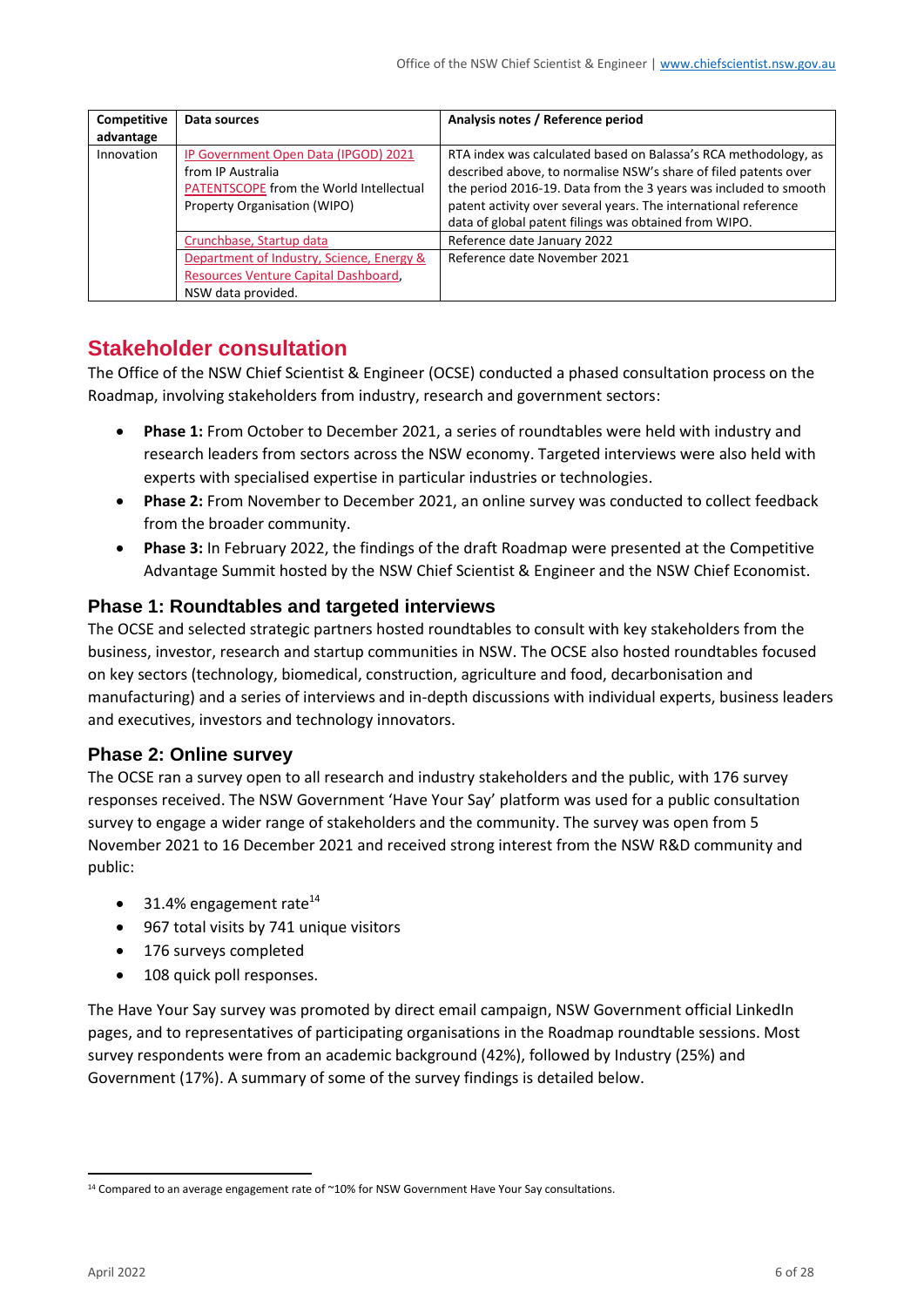#### *Survey Results*

#### **Quick Poll: "Which sector should NSW invest in to build capability and capacity over the next 20 years?"**

Number of responses = 108



The leading response to the Quick Poll was 'Environment and Energy', which received more than double the votes compared to the second highest category, 'Agriculture and food'. This preference was reinforced by the results from the full survey, where 'Energy technologies' ranked highest both as the technology category in which NSW had competitive advantages and should invest in.





Number of responses = 175

This question aimed to understand the professional background of respondents. The largest group represented in the survey was 'Academia', followed by participants from 'Industry'.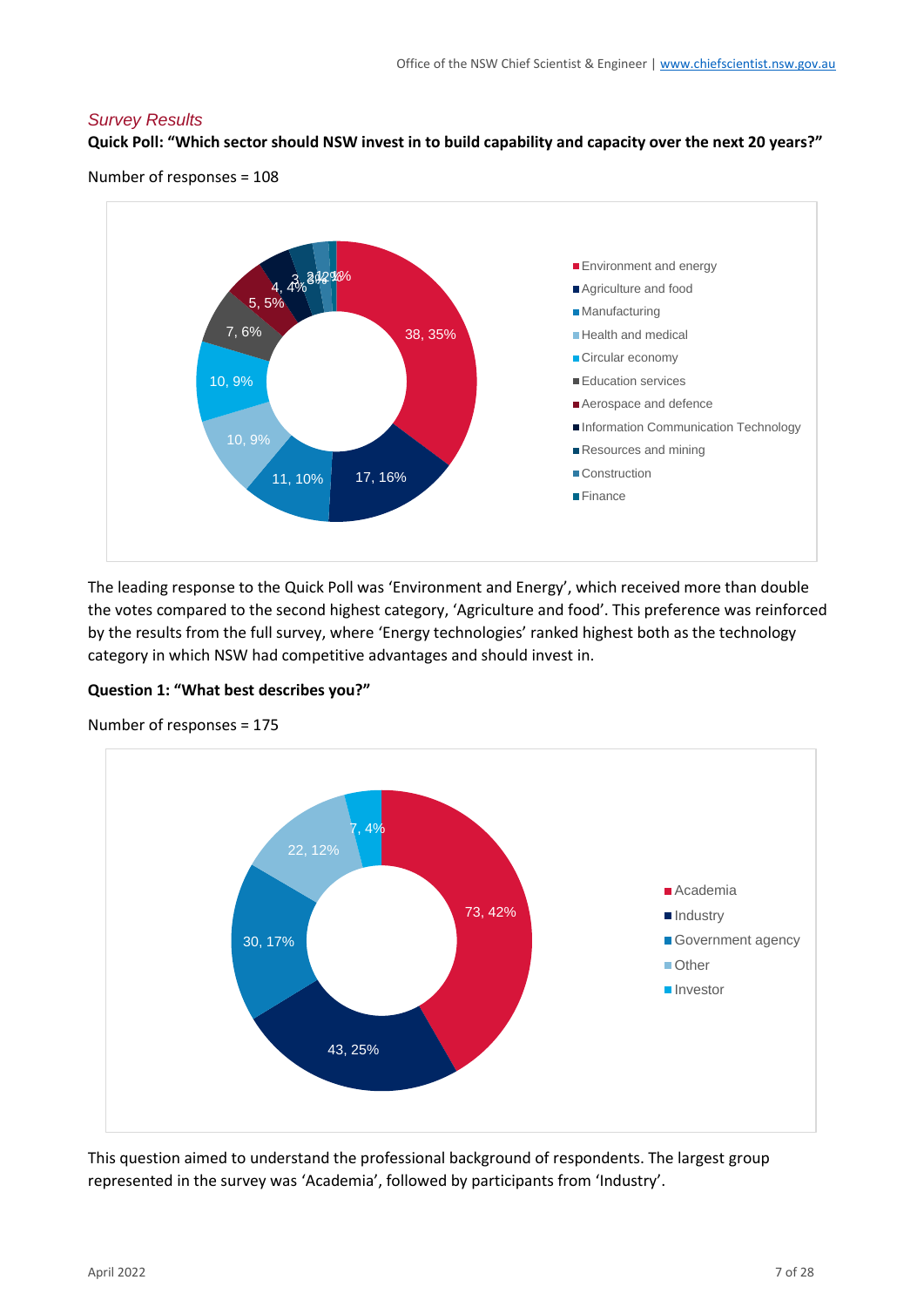





This question aimed to understand NSW's competitive advantages. Across all respondent categories, the top 3 competitive advantage factors included 'People and skills', 'R&D capability' and 'Education and training'. For respondents in the 'Investor' category, 'Facilities' tied equal second with 'R&D capability' and 'Education and training'.

#### **Question 3: "What technologies does NSW have a competitive advantage in?"**



Number of respondents = 169

This question aimed to understand the technologies that respondents consider NSW to have a clear competitive advantage in. Definitions and examples of these ten technology clusters were provided to the respondents for reference. The 'Energy' technology was ranked first across all respondent categories, except amongst the 'Other' respondent category where it was ranked fifth.

<sup>&</sup>lt;sup>15</sup> Respondents were allowed to select more than one response to the question.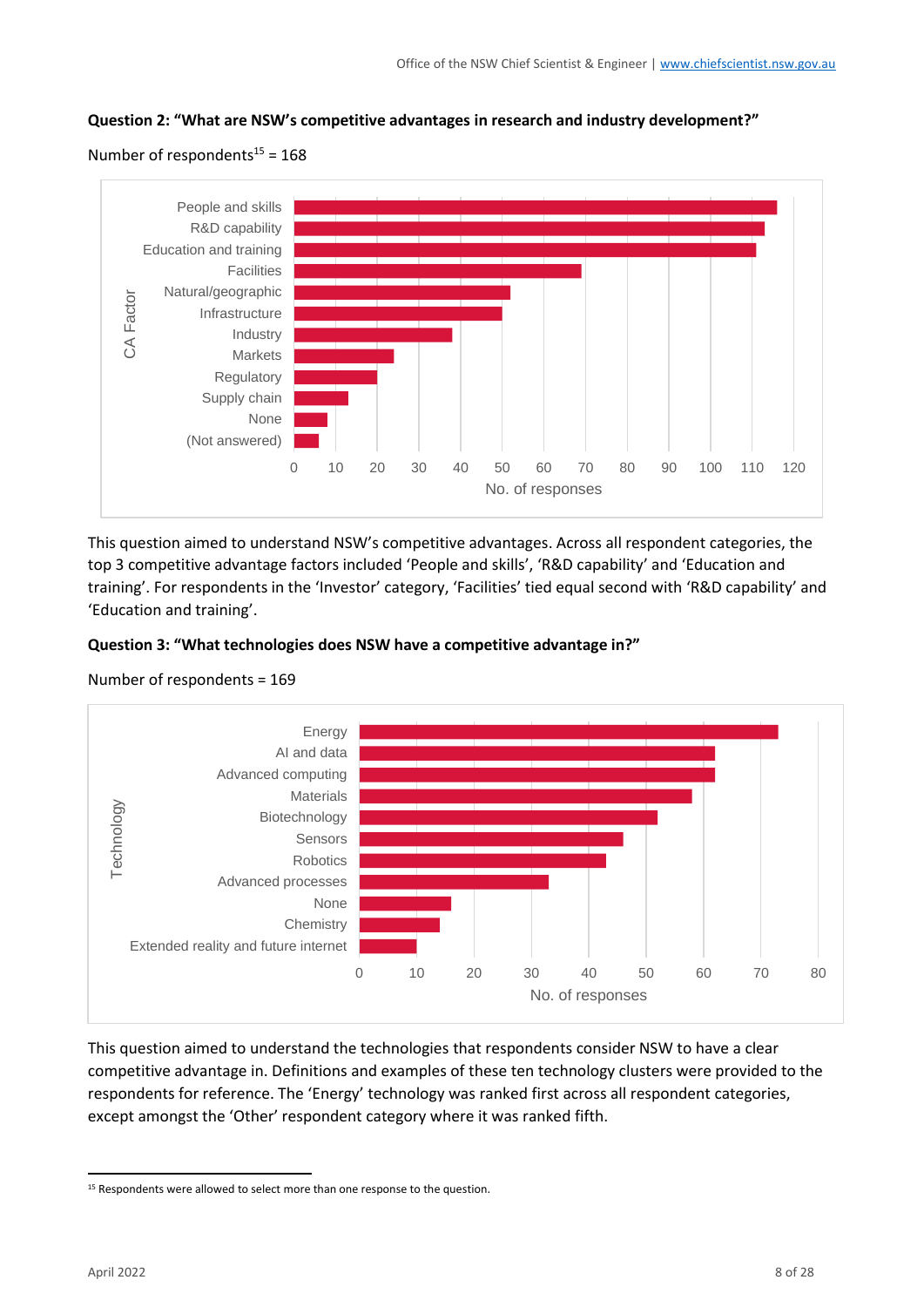#### **Question 4: "Which technologies should NSW invest in?"**

Number of respondents = 169



This question aimed to understand which technology cluster stakeholders think NSW should support with targeted investment, public funding and resources to leverage their existing competitive advantages or grow the capabilities required to fulfil strategic needs. Amongst investors, the 'Energy' technology cluster was ranked first, followed by 'Biotechnology', 'Chemistry' and 'Materials'.

#### **Question 5: "Which technologies are you currently developing or adopting?"**



Number of respondents = 169

This question aimed to understand how respondents are currently investing their resources in the ten technology clusters for technology development, commercialisation and deployment. 'AI and data' ranked first across all respondent categories, except for 'Investors' who ranked 'Robotics' the highest.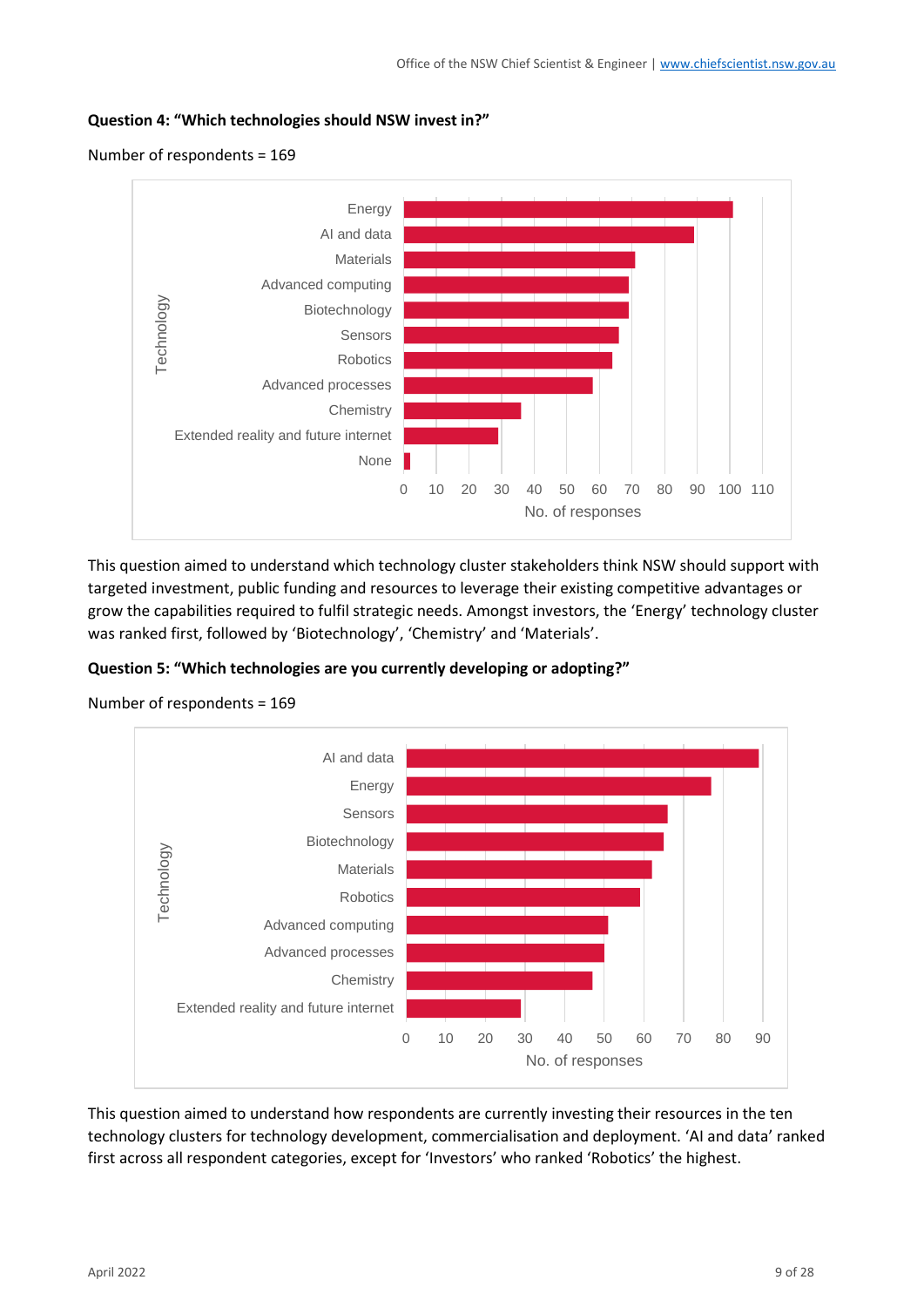#### **Question 6: "How is your organisation collaborating with others?"**

Number of respondents = 169



This question aimed to understand how respondents are collaborating with other organisations. Many of the survey respondents were involved in a frequent collaborations. 131 respondents (78%) reported collaborating either frequently or very frequently. Only 10 respondents (6%) reported never or rarely collaborating with others.

### **Questions 7 and 8: "Is your organisation investing in other regions (outside NSW) and if so, which technology group are you investing in?"**



Number of respondents = 165

This question aimed to understand the competitiveness and attractiveness of NSW for investment in the ten technology clusters compared to other jurisdictions.

## **Phase 3: Competitive Advantage Summit**

The findings of the draft Roadmap were tested with industry and research sector leaders at the Competitive Advantage Summit, hosted by the NSW Chief Scientist & Engineer and the NSW Chief Economist in February 2022. The feedback from the Competitive Advantage Summit was used to refine the draft and finalise the Roadmap.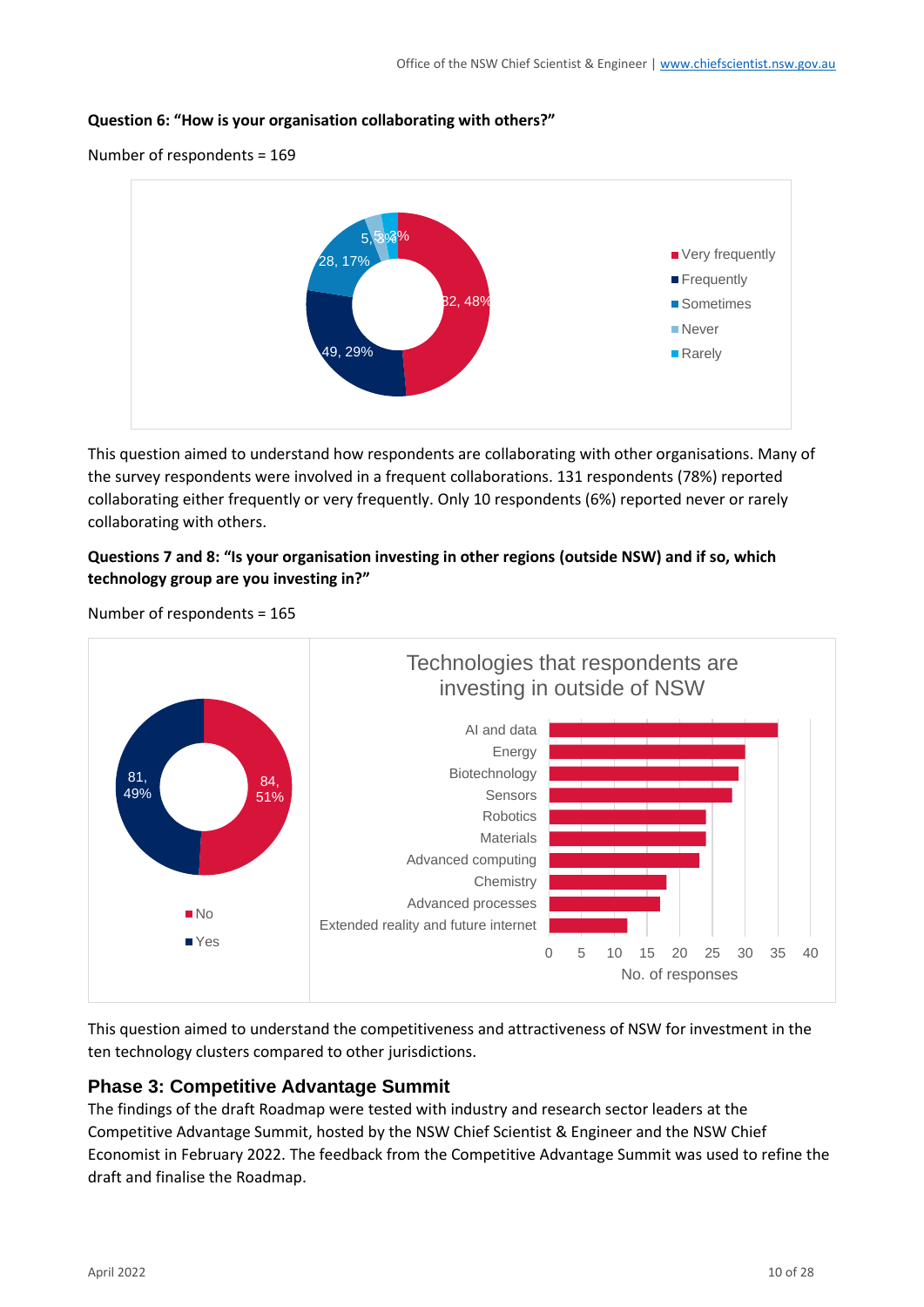# **Approach to competitive advantage strategies in other jurisdictions**

# **Methodology of innovation and future industry strategies**

Prior to developing the Roadmap, a review of similar R&D strategies and future industries policies of selected jurisdictions was undertaken. This review informed the methodology for the Roadmap. Key findings are summarised:

- Stakeholder consultation is the most common assessment methodology. Surveys targeting the industry and research sector were used by some strategies to identify competitiveness and future industries.
- Most strategies assess competitive advantages at a 'sector' or 'industry' level. Very few have undertaken a systematic review across the entire economy. Most comprehensive assessments were not conducted at the 'technology' level with consideration of their cross-cutting applications. Supply and value chain assessment was selected by very few strategies and only at a high level (i.e. product, transport and use) without the support of extensive datasets.
- There was generally a lack of quantitative assessment in supporting the claims of 'competitiveness' in many strategies. Very few strategies have combined qualitative and quantitative assessments for their competitiveness and most of those that have are industry-specific strategies rather than economy-wide strategies (for example, U.S. Advanced Manufacturing). For those adopting quantitative assessment, detailed methodologies and analytical results were not published by the strategies.
- Some strategies commissioned independent analysis of elements of the innovation ecosystem (such as research infrastructure requirement, domestic and overseas market demand for technology/commodities, or sovereignty issues in the global value chain), as part of the competitive assessment. Most of this analysis were carried out by experts from local research institutions.
- Most strategies were not embedded with the periodical reviews on the progress of recommendations. Some strategic policies lack specific and actionable items to implement recommendations.
- Summits, workshops and roundtables were hosted by many strategies that brought together thoughts leaders including experts, government officials and industry executives to validate and test initial findings during their development process.

## **Case studies**

Four case studies of R&D strategies and future industries policies that the Roadmap considered are summarised below. Three Organisation for Economic Co-operation and Development reviews of innovation policies in specific countries were also considered [\(Table 3\)](#page-10-0).

| UDIE 5. CUSE SLUUIES                                                                |                                     |                                     |                                                   |                                                              |                                                         |
|-------------------------------------------------------------------------------------|-------------------------------------|-------------------------------------|---------------------------------------------------|--------------------------------------------------------------|---------------------------------------------------------|
|                                                                                     | (2017)<br>UK Industrial<br>Strategy | (2021)<br>UK Innovation<br>Strategy | Manufacturing<br>(2014)<br>Advanced<br>$\ddot{5}$ | Research<br>Science<br>Priorities<br>(2015)<br>and<br>공<br>O | Reviews<br>China<br>Sweden<br>Finland,<br>and S<br>OECD |
| Quantitative assessment (e.g. data and analytical results)                          | No                                  | Yes                                 | Yes                                               | No                                                           | No                                                      |
| Qualitative assessment (e.g. stakeholder consultations,<br>surveys or interviews)   | Yes                                 | Yes                                 | <b>Yes</b>                                        | Yes                                                          | <b>Yes</b>                                              |
| Competitive advantages assessment level<br>(sector/industry/technology/application) | Sector,<br>industry                 | Industry,<br>technology             | Application                                       | Industry                                                     | Sector,<br>industry                                     |
| Competitive advantages assessment using a value chain<br>framework                  | No                                  | No                                  | Yes                                               | No                                                           | No                                                      |
| <b>Periodical Review</b>                                                            | No                                  | No                                  | No                                                | No                                                           | No                                                      |
|                                                                                     |                                     |                                     |                                                   |                                                              |                                                         |

<span id="page-10-0"></span>*Table 3: Case studies*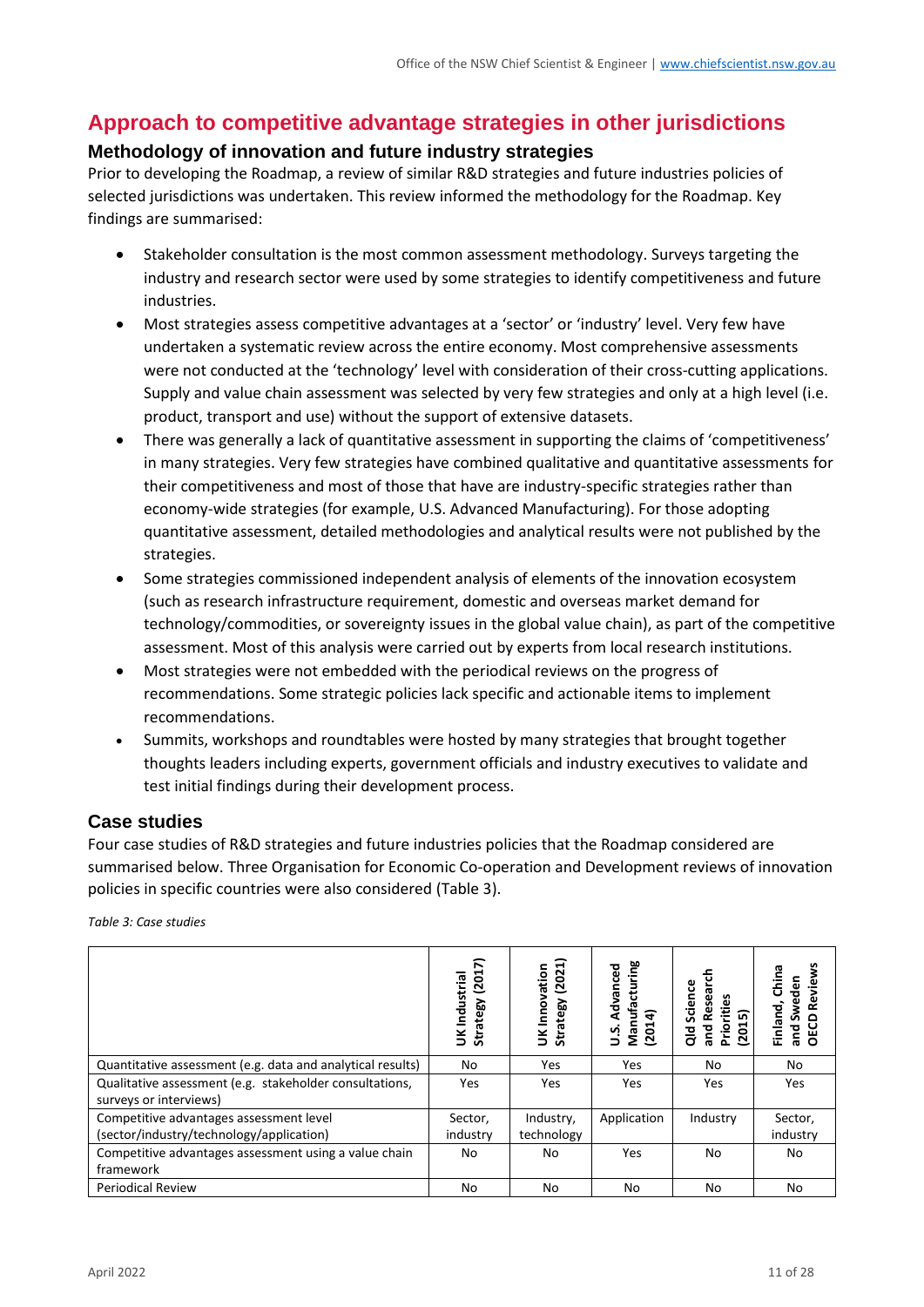#### **Case study 1: UK Innovation Strategy (2021): Leading the future by creating it**

The United Kingdom's (UK) strategy offered recommendations under four pillars on business, people, places and institutions, and missions and technologies.

On the missions and technologies pillar:

- A combined missions and technology approach to innovation can bring industry and research stakeholders together around challenges and industry development priorities.
- Transformational deep technology should be supported that can make fundamental contributions to missions
- A framework of 'own, collaborate or access' should be adopted, and stakeholders should make judicious decisions on what technologies to invest locally, to work with international partners on, and to deploy as technology users.
- A range of recommendations were provided for the pillar focusing on Government's role in building R&D capabilities, investing in transformative deep technologies, building industry-researchgovernment relationships.
- Forthcoming industry strategies will guide the development of priorities technologies identified in the strategy, including AI, Space, Semiconductors, Cyber-physical infrastructure and Robotics.

The strategy identified seven technology families that the UK has strength, opportunities to attain a worldleading capability, and to prioritise investment in. The technology families are Advanced Materials and Manufacturing, AI, Digital and Advanced Computing, Bioinformatics and Genomics, Engineering Biology, Electronics, Photonics and Quantum, Energy and Environment Technologies and Robotics and Smart Machines.

These technology families are derived from an analysis of other reports undertaken by UK government agencies. The methodology considered R&D strength, industrial capacity and global opportunities. Detailed methodology and data sources are not published in the strategy itself.

## **Case study 2: UK Industrial Strategy: Building a Britain fit for the Future (2017)**

This white paper identified five 'Foundations of Productivity' aligning with the UK's vision for a transformed economy: ideas, people, infrastructure, business environment and places. Key policies and funding programs were proposed under each foundation. For example, to raise of total R&D investment to 2.4 per cent of GDP by 2027. Four 'Grand Challenges' were set for future industries: AI & Data Economy, Future of Mobility, Clean Growth and Aging Society. An independent Industrial Strategy Council was proposed to asset the progress of advancement in future industry and development of productivity foundations.

The Foundations of Productivity and Grand Challenges were identified through stakeholder consultation across industry, research and government. The Grand Challenges were further refined by scientific leaders including the Government Office of Science, research and innovation councils and academies. Quantitative assessment or supporting data in competitive advantages were not reported in the white paper.

## **Case study 3: US Advanced Manufacturing Partnership Report: Accelerating Advanced Manufacturing (2014)<sup>16</sup>**

The report was commissioned by President Obama to provide recommendations to increase competitiveness in advanced manufacturing. It was the second phase of the Advanced Manufacturing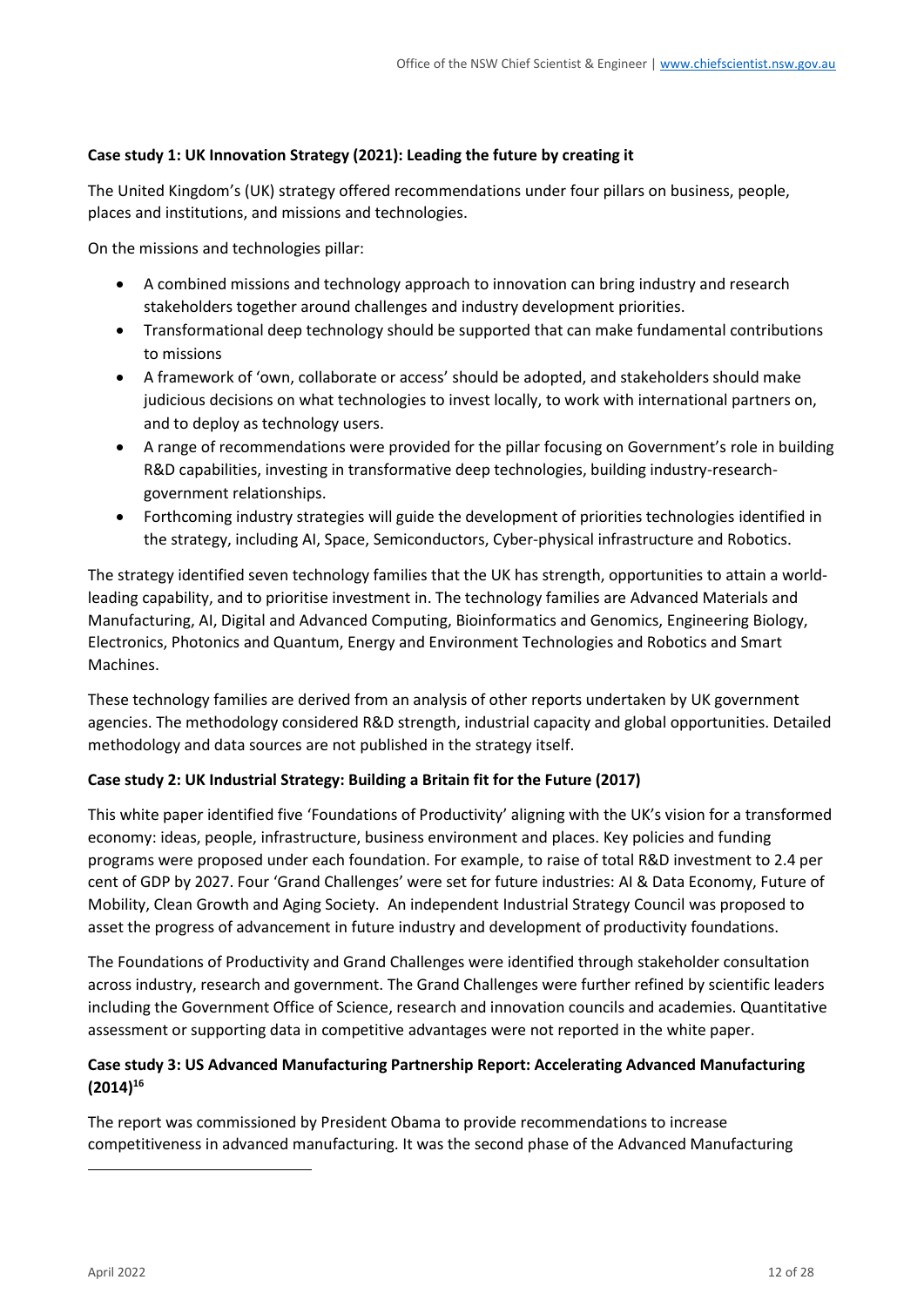Partnership initiative following the first set of recommendations made in 2012. Recommendations were framed under three pillars: 'enabling innovation in critical emerging manufacturing technologies', 'securing the talent pipeline' and 'improving the business climate for innovative manufacturing firms'. The strategy identified several opportunities outside the original scope, such as regulatory, tax and policy based on stakeholder consultation.

The strategy consulted with advanced manufacturing experts from 43 college and university faculties and administrators, 51 industry leaders and employees, and four labour group representatives. Stakeholder meeting summaries were published in the final report.

The strategy was delivered through five workstreams: technology development, infrastructure, education and workforce, policy and outreach. The methodology of each workstream differs slightly but generally was a combination stakeholder consultation and research.

The technology development workstream undertook the following activities:

- A qualitative survey with industry and university to identify top industries and list of 'gamechanging' technologies. This was followed by some in-depth industry interviews on technology potential and local competitiveness.
- A comparative study surveyed the research on partnerships and mechanisms in other jurisdictions for technology development
- Analysis of key factors that will influence the new industry formation: energy efficiency, sustainability, productivity, new technology, globalisation and customisation.
- A framework was developed to prioritise investment in advanced manufacturing technologies. The framework considered national need, global demand, local competitiveness and technology readiness level.

#### **Case study 4: Queensland Science and Research Priorities (2015)**

The policy developed science and research investment decision rules (REDS): real future impact, external commitment, distinctive angle, and scaling toward critical mass. These rules can be used for the assessment of entire portfolio or a single project. The policy identified the following R&D priorities:

- Delivering productivity growth and jobs by developing enhanced production technologies, tools and practices particularly in the agricultural, mining, advanced manufacturing and supporting sectors including engineering services.
- Growing knowledge intensive services through science, research and innovation.
- Protecting biodiversity and heritage, marine and terrestrial, with particular focus on the Great Barrier Reef.
- Cleaner and renewable energy technologies development.
- Ensuring the sustainability of physical and especially digital infrastructure critical for research and strategically leveraging national programs.
- Building resilience and managing climate risk, through the design and development of construction technologies for extreme weather event resistance.
- Supporting the translation of health and biotechnology research where Queensland has a particular interest or specific expertise, such as vaccine/drug development, age related and tropical diseases, and skin cancer.
- Improving health data management and services delivery (including telemedicine).
- Ensuring sustainable water use and delivering quality water and water security in a variable climate and in a resources-intensive economy.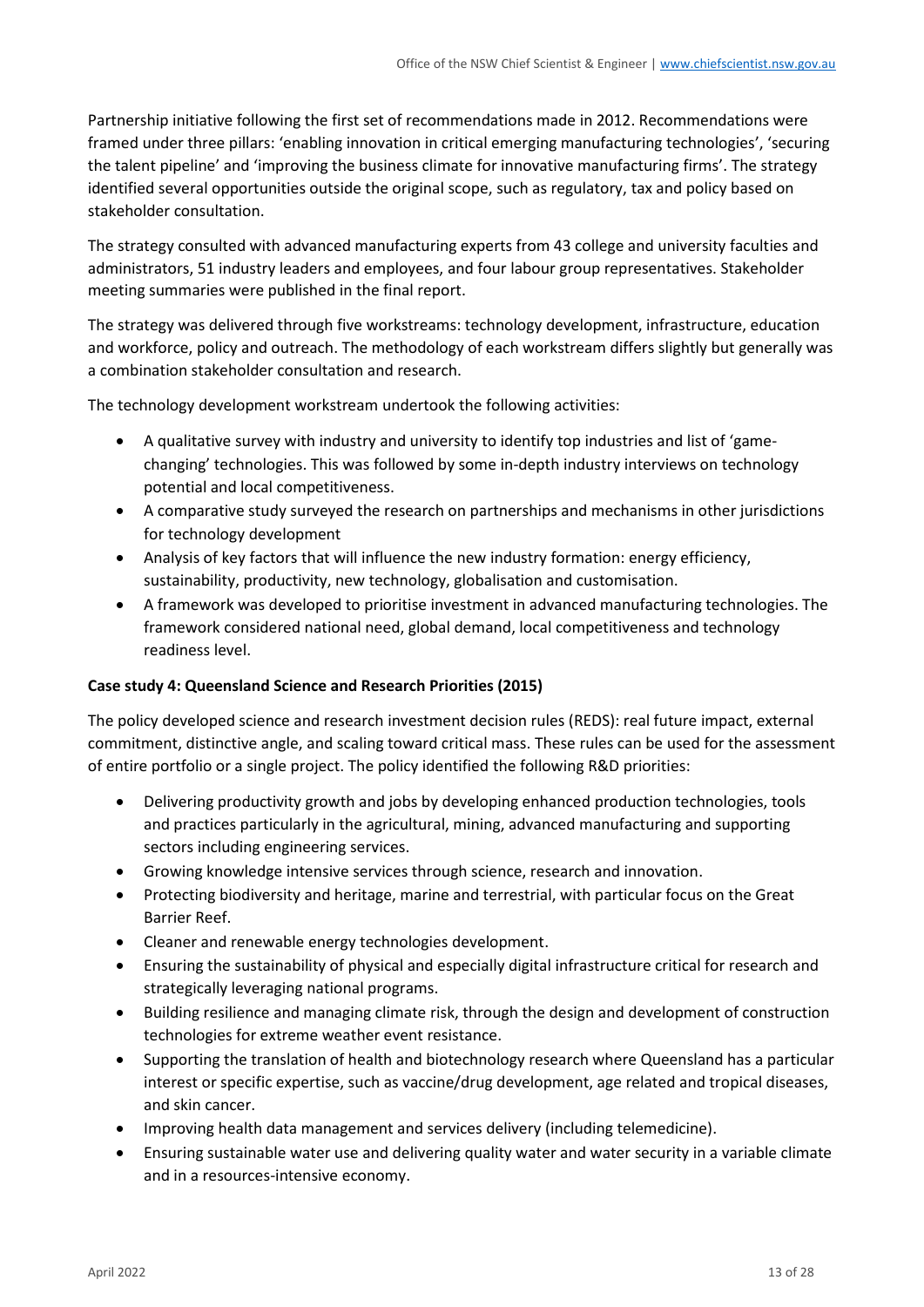• Digitally-enabled technologies, for example the development and application of advanced modelling, visualisation, sensing and simulation technologies, tools and practices, including robotics.

The REDS and R&D priorities were developed through consultation with industry and research sector.

#### **Case studies 5 to 7: OECD Reviews of Innovation Policy**

The OECD Reviews of Innovation Policies provides assessments of the innovation systems of individual OECD members and non-OECD countries of interest. An OECD Review has not yet been conducted for Australia. The reviews offer recommendations on how to improve on innovation performance and R&D policies. In general, OECD Reviews are carried out through partnerships between the OECD Directorate for Science Technology and Innovation (DSTI) the member countries' government. Non-OECD reviews were conducted by local research institutions commissioned by OECD DSTI with financial support from OECD members. The OECD Reviews draw on findings from desktop studies, literature reviews, stakeholder consultation through interviews, workshops and meetings hosted by member country's government. The Roadmap assessed the OECD Reviews of Finland, Sweden and China [\(Table 4\)](#page-13-0).

#### <span id="page-13-0"></span>*Table 4: OECD Reviews of Innovation Policies*

| <b>Finland</b><br>2017 | The review aims to provide an independent and comparative assessment of the Finnish innovation system and<br>recommendations for improvement. The review was peer reviewed by a working party under OECD DSTI. A survey |
|------------------------|-------------------------------------------------------------------------------------------------------------------------------------------------------------------------------------------------------------------------|
| <b>Review</b>          | of macroeconomic literature on the role of R&D in fostering economic performance was commissioned by OECD                                                                                                               |
|                        | DSTI to inform the review. A workshop was hosted with experts from Finland, the European Union and the US to<br>validate findings from review and recommendations.                                                      |
|                        |                                                                                                                                                                                                                         |
| Sweden                 | The review focused on six policy initiatives central to the 2008 and 2012 Swedish Research and Innovation Bills as                                                                                                      |
| 2016                   | requested by the Swedish Government. The 2016 review also assessed the progress of those policy initiatives since                                                                                                       |
| <b>Review</b>          | introduced in 2008 and from the last 2012 review. A stakeholder survey was organized by a Swedish industry peak                                                                                                         |
|                        | body and followed by targeted interviews, workshops and panel discussions.                                                                                                                                              |
| China                  | The review was carried out by OECD DSTI and Chinese Government with experts from China and OECD members.                                                                                                                |
| 2008                   | The review focused on four modules which are policy and institutional analysis, globalisation of R&D, human                                                                                                             |
| <b>Review</b>          | resources for science and technology and science and technology indicators. The review process involved scoping                                                                                                         |
|                        | and roadmaps, background information gathering and fact-finding, workshops and a symposium to present the                                                                                                               |
|                        | findings. The analytical work was carried out by expert groups for each module.                                                                                                                                         |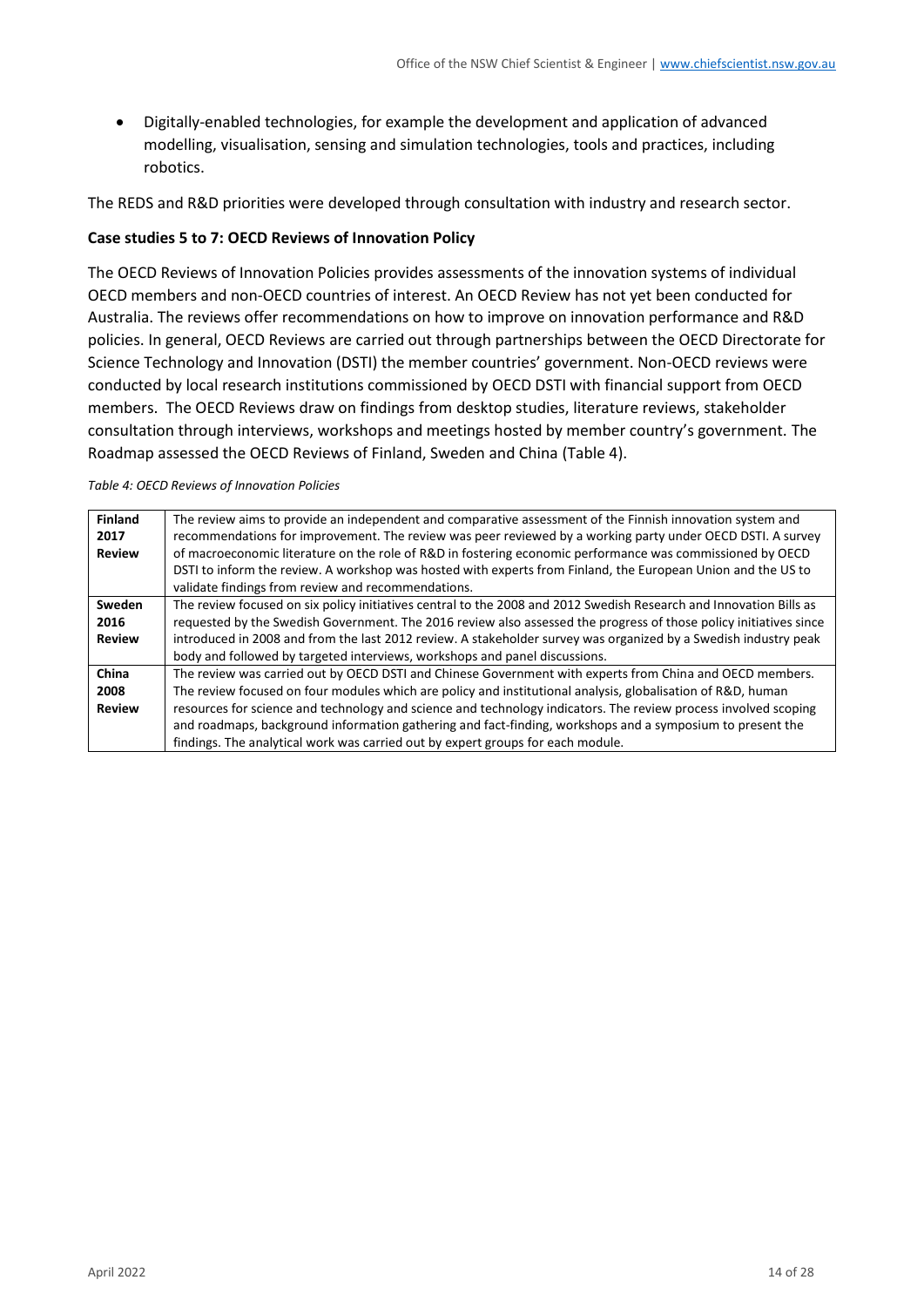# **Representative data and graphs**

The following data and graphs summarise some of the data sets used in the development of the Roadmap.

#### **Gross Domestic Product and population Size**

The contribution of NSW, Victoria and Queensland to Australian Gross Domestic Product (GDP) and population are provided for reference.

| <b>State</b> | % of GDP 17 | % of Aust. Pop <sup>18</sup> |
|--------------|-------------|------------------------------|
| <b>NSW</b>   | 32          | 32                           |
| VIC.         | 24          | 26                           |
| 0I D         | 19          | 20                           |

<sup>17</sup> ABS (2020-21), *[Australian National Accounts: State Accounts](https://www.abs.gov.au/statistics/economy/national-accounts/australian-national-accounts-state-accounts/latest-release)*, accessed 23 December 2021.

<sup>18</sup> ABS (June 2021), *[National, state and territory population](abs.gov.au/statistics/people/population/national-state-and-territory-population/latest-release)*, accessed 23 December 2021.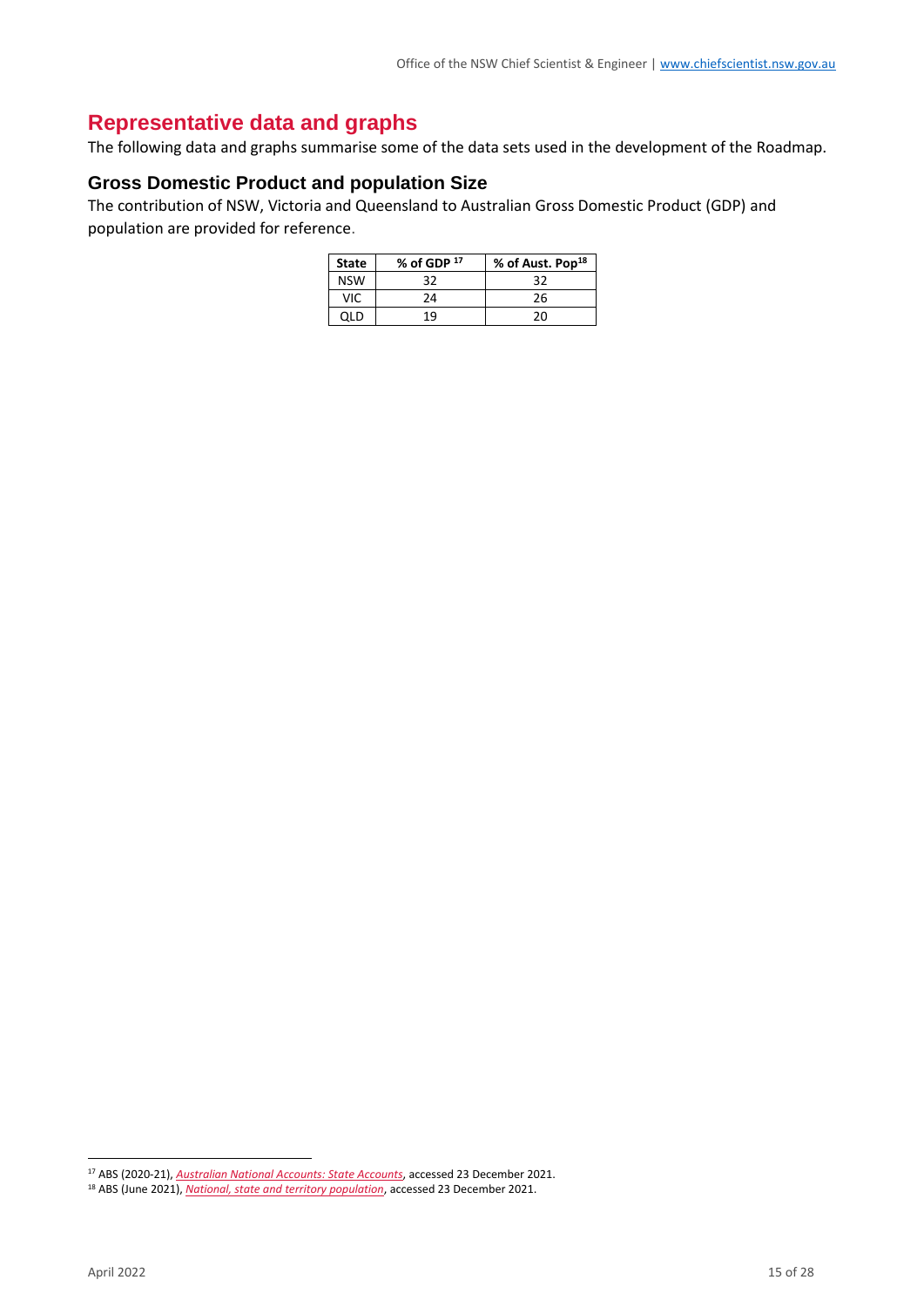# **Excellence in Research Australia Report 2018 (Australian Research Council)**

The Excellence in Research in Australia (ERA) Outcome reports by the Australian Research Council (ARC) assess the quality of research at institutions across Australia for different fields of research.

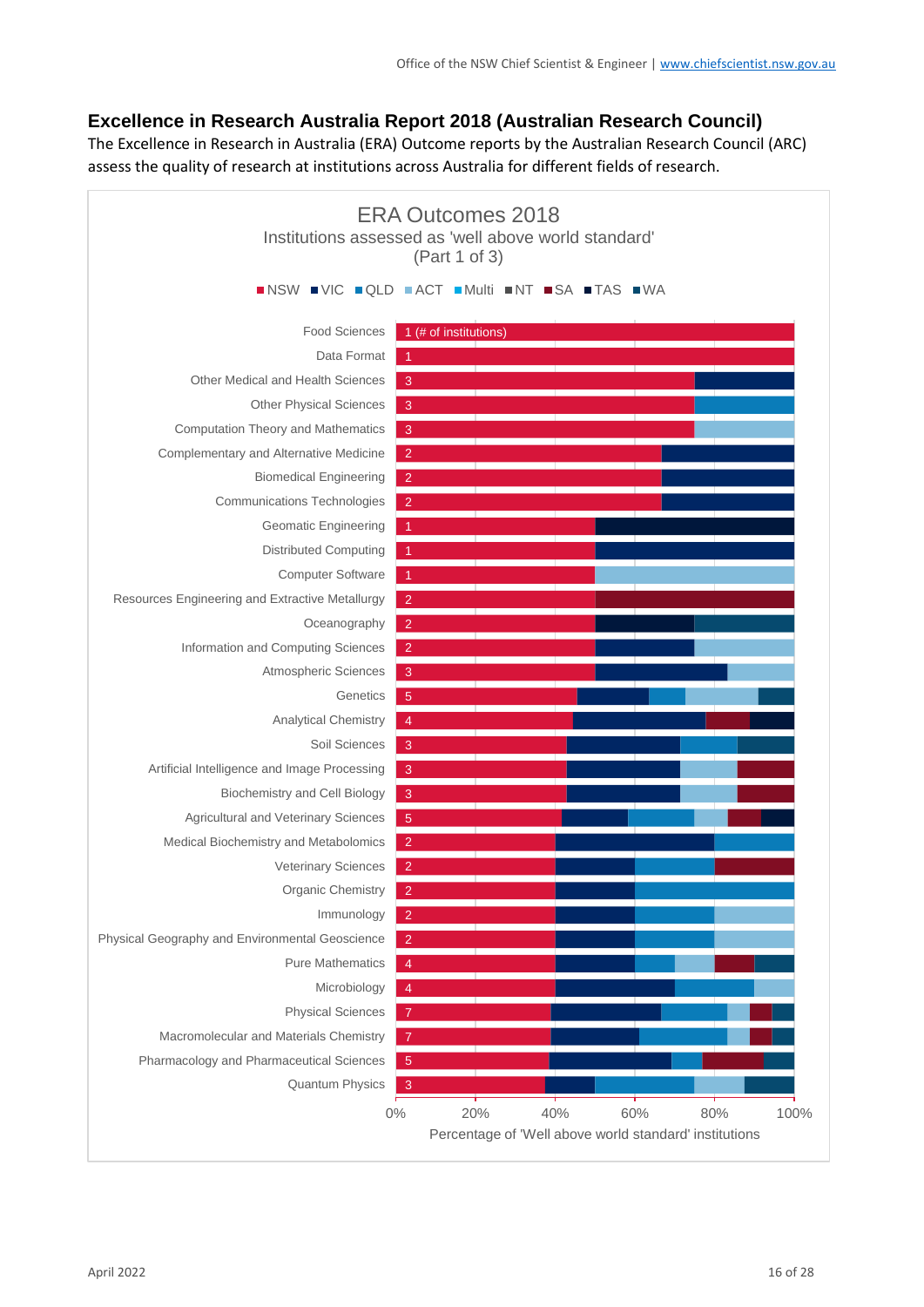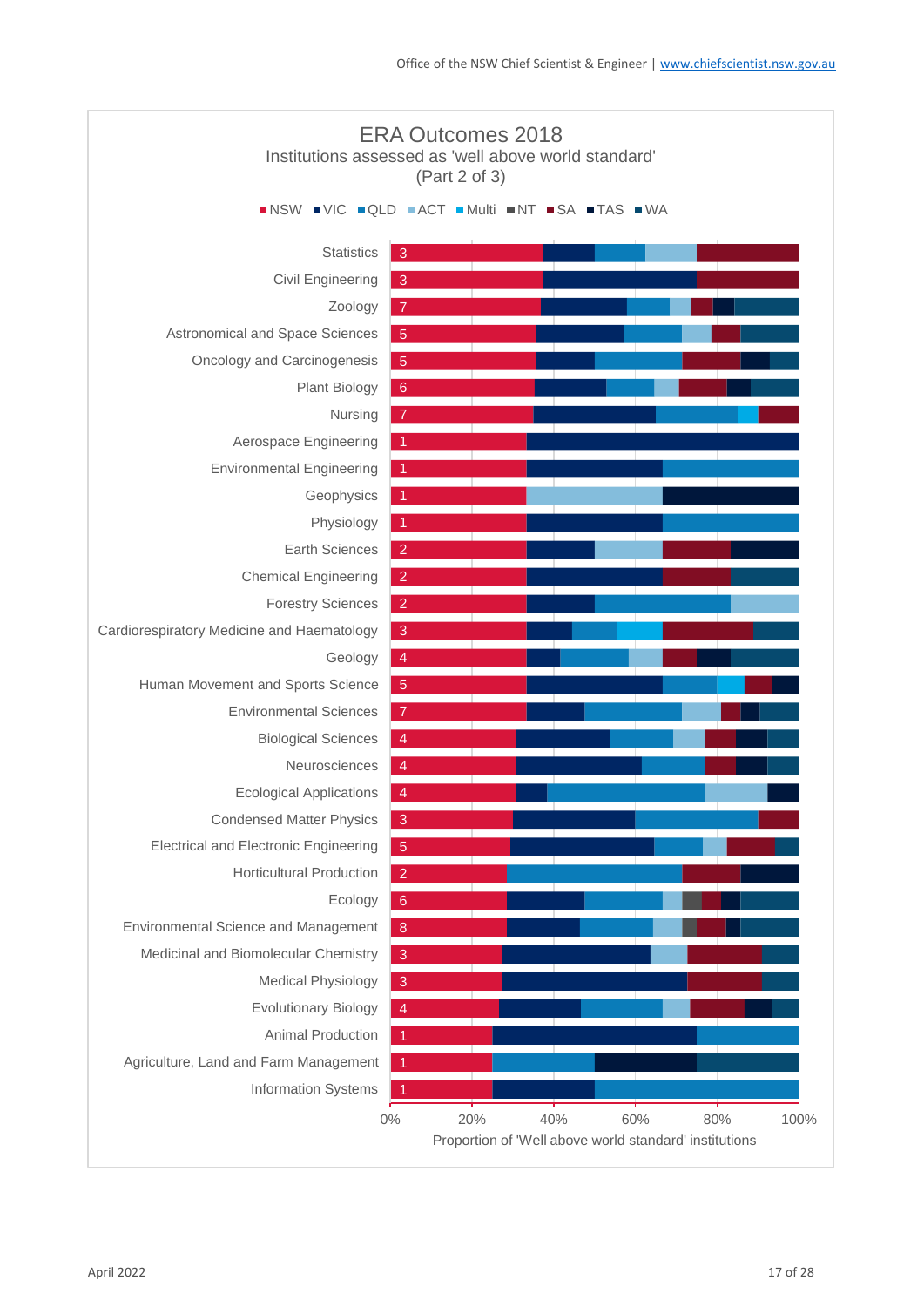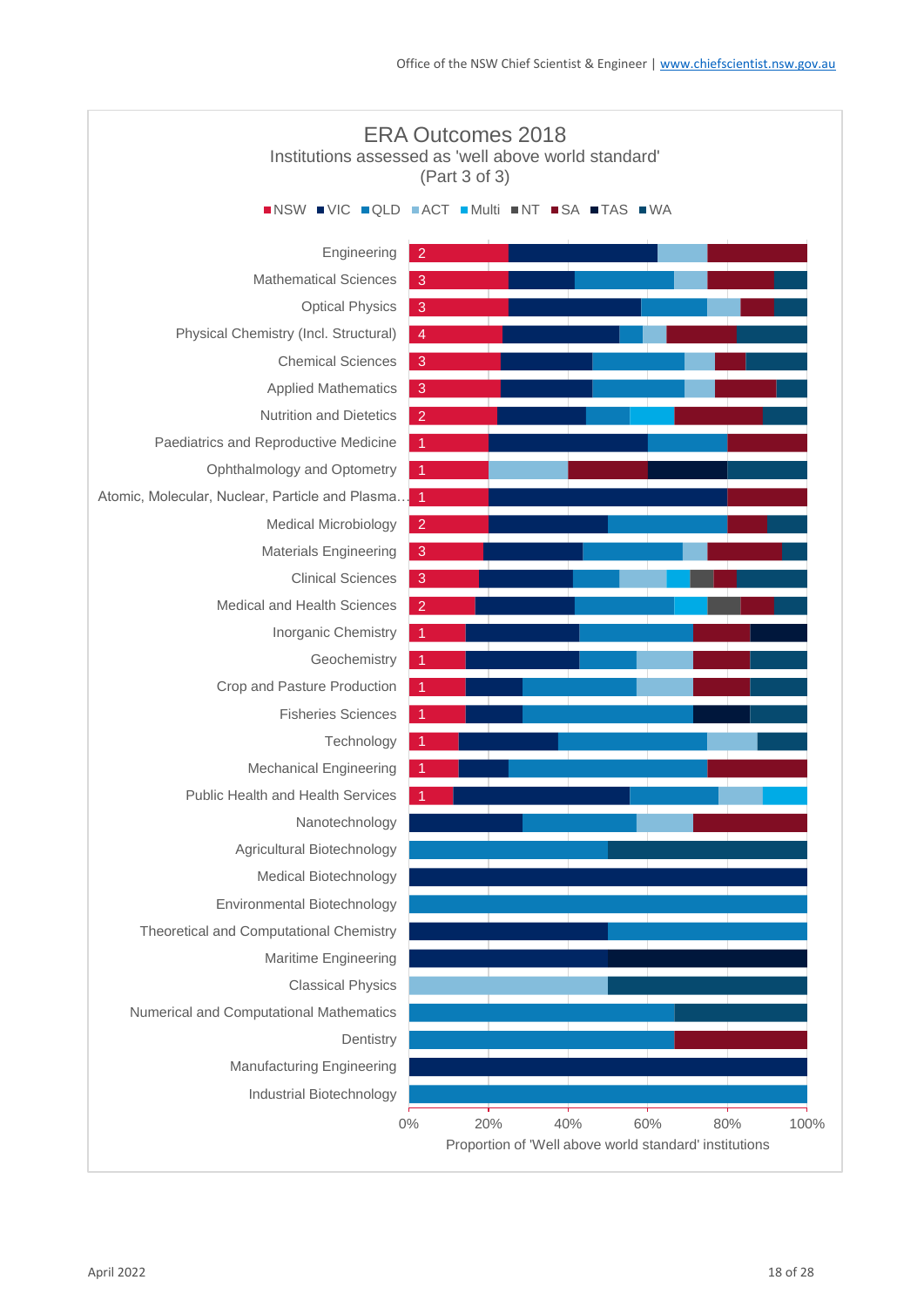# **ARC grant funding**

The ARC Grant Funding database reflects the distribution of ARC grants to institutions across Australia and the purpose of those grants. For reference, the percentage of total funds that were granted to NSW administering organisations over the period from 2012 to 2021 was 27.8 per cent (\$1.56 billion).

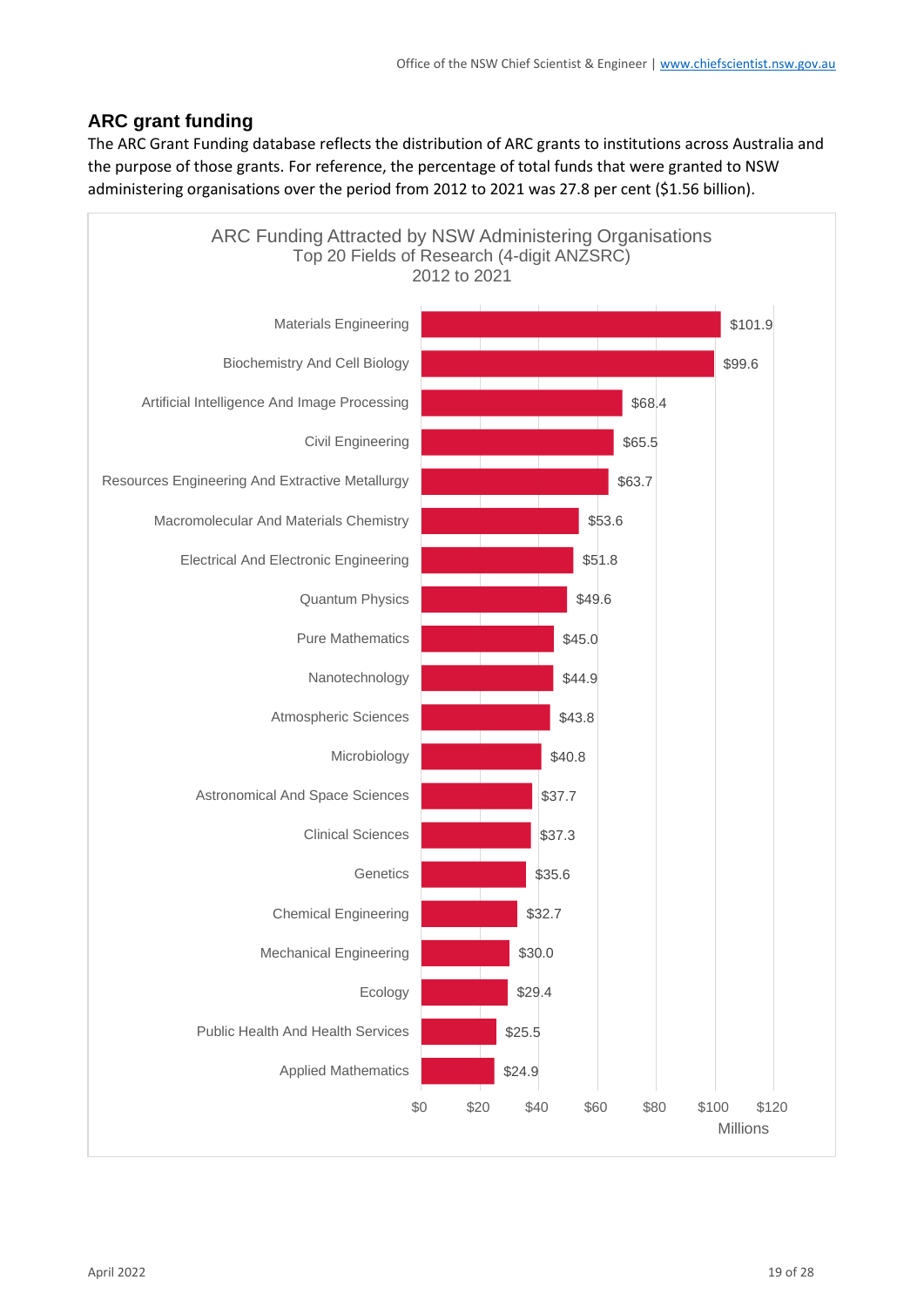# NSW share of ARC funds by Field of Research (4-digit) 2012-2021 (Part 1 of 2)

#### NSW Other

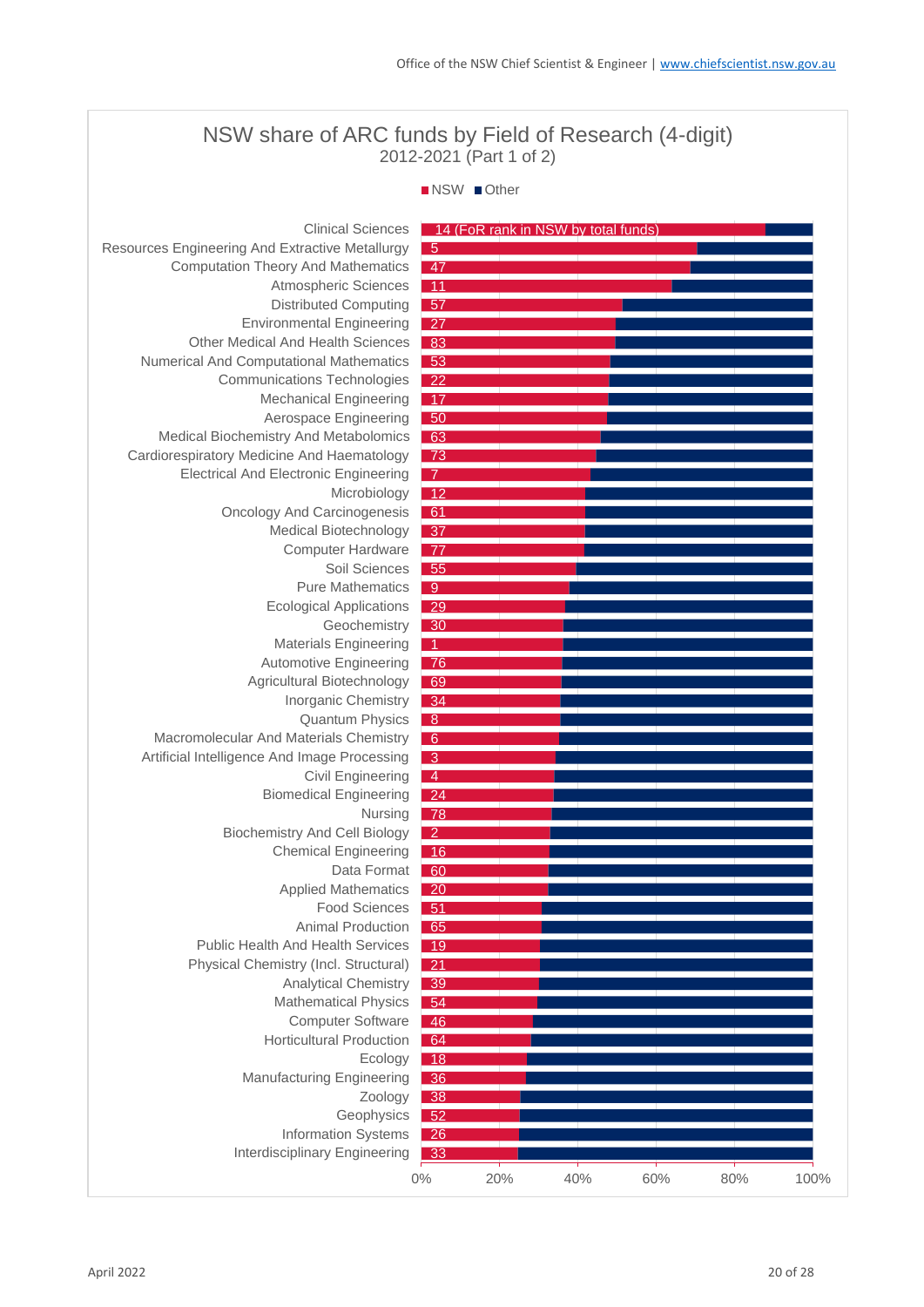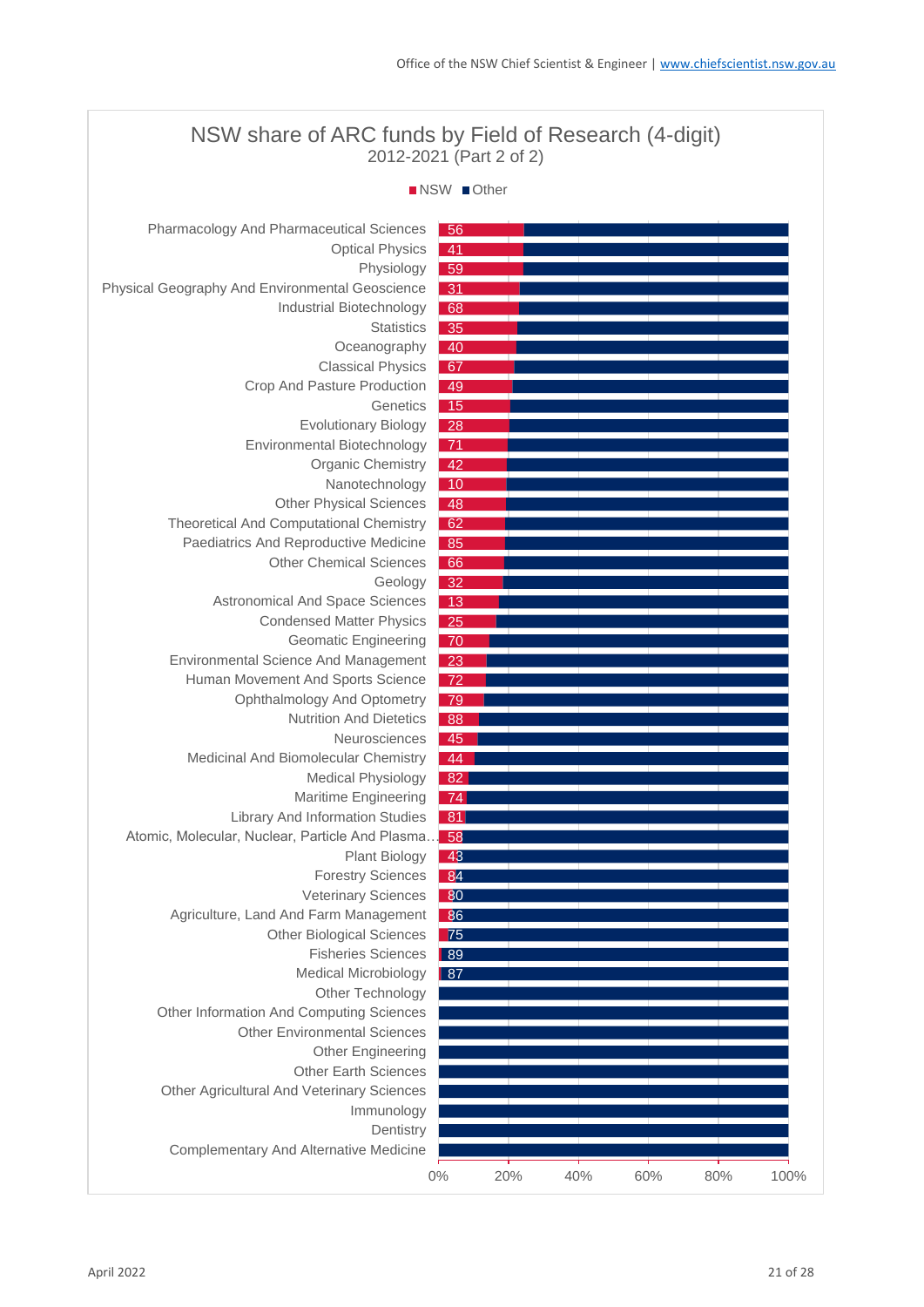# **ABS Labour Force survey – STEM Occupations**

The Australian Bureau of Statistics (ABS) Labour Force data provides insight into the labour force across different occupations and jurisdictions in Australia.

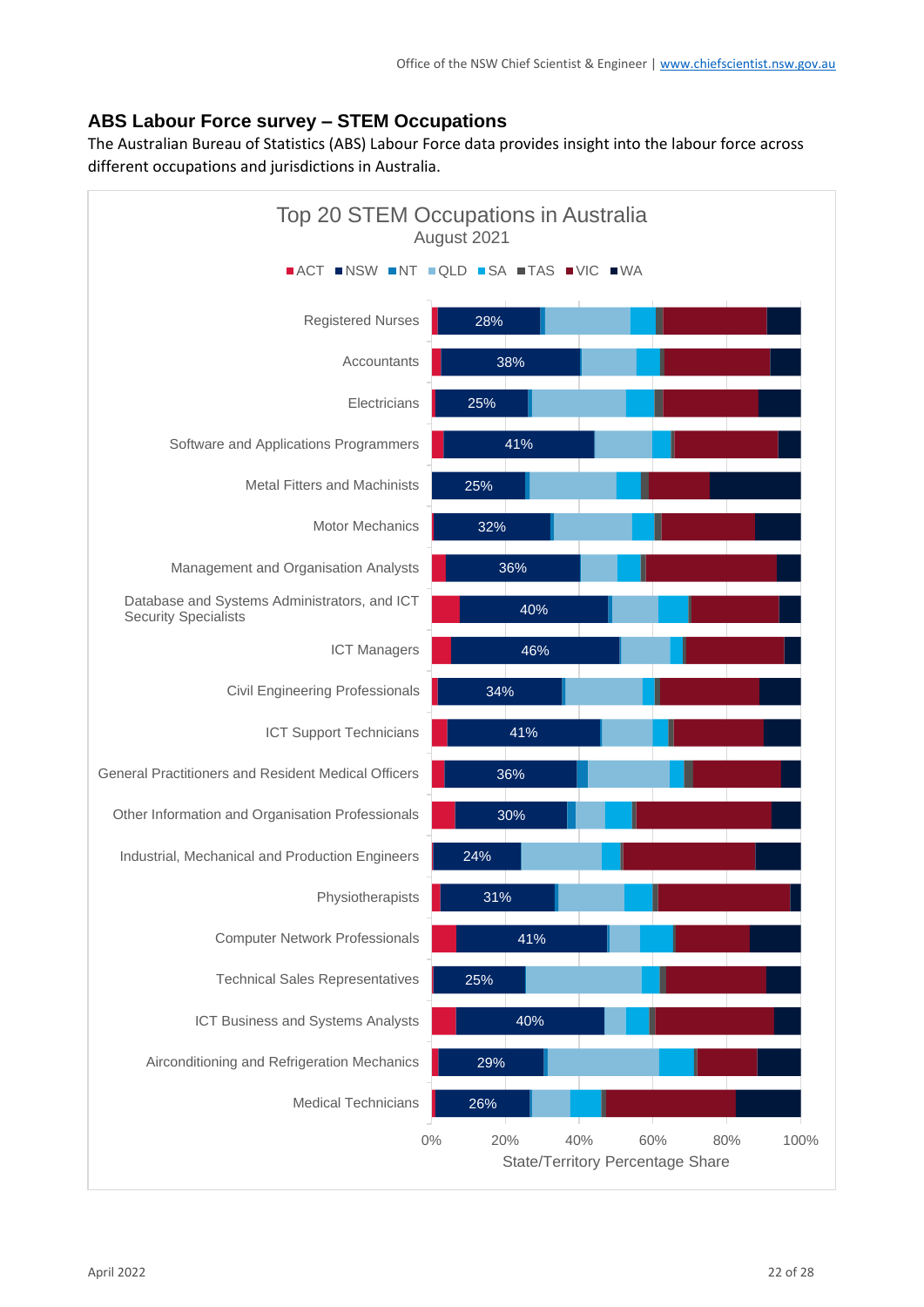# **Merchandise trade data (DFAT, UN Comtrade)**

United Nations Comtrade data and NSW export data (from the Department of Foreign Affairs and Trade (DFAT)) can be used to undertake a Revealed Comparative Advantage (RCA) of exports where NSW has RCA compared to the world [\(Table 5\)](#page-22-0) and Australia [\(Table 6\)](#page-23-0).

<span id="page-22-0"></span>*Table 5: NSW vs. World Revealed Comparative Advantage Index 2019*

| <b>SITC</b> | <b>Commodity Description</b>                                                                               | 2019       |
|-------------|------------------------------------------------------------------------------------------------------------|------------|
| Code        |                                                                                                            | <b>RCA</b> |
| 321         | Coal, whether or not pulverized, but not agglomerated                                                      | 56.17      |
| 268         | Wool and other animal hair (including wool tops)                                                           | 39.00      |
| 283         | Copper ores and concentrates; copper mattes; cement copper                                                 | 18.33      |
| 11          | Meat of bovine animals, fresh, chilled or frozen                                                           | 13.87      |
| 345         | Coal gas, water gas, producer gas and similar gases, other than petroleum gases and other gaseous          | 9.67       |
|             | hydrocarbons                                                                                               |            |
| 211         | Hides and skins (except furskins), raw                                                                     | 8.40       |
| 12          | Other meat and edible meat offal, fresh, chilled or frozen (except meat and meat offal unfit or unsuitable | 5.81       |
|             | for human consumption)                                                                                     |            |
| 883         | Cinematographic film, exposed and developed, whether or not incorporating soundtrack or consisting only    | 5.35       |
|             | of soundtrack                                                                                              |            |
| 287         | Ores and concentrates of base metals, n.e.s. <sup>19</sup>                                                 | 5.31       |
| 592         | Starches, inulin and wheat gluten; albuminoidal substances; glues                                          | 5.21       |
| 685         | Lead                                                                                                       | 5.10       |
| 684         | Aluminium                                                                                                  | 4.92       |
| 291         | Crude animal materials, n.e.s.                                                                             | 3.96       |
| 247         | Wood in the rough, whether or not stripped of bark or sapwood, or roughly squared                          | 3.85       |
| 288         | Non-ferrous base metal waste and scrap, n.e.s.                                                             | 3.71       |
| 98          | Edible products and preparations, n.e.s.                                                                   | 3.44       |
| 872         | Instruments and appliances, n.e.s., for medical, surgical, dental or veterinary purposes                   | 3.04       |
| 971         | Gold, non-monetary (excluding gold ores and concentrates)                                                  | 3.03       |
| 269         | Worn clothing and other worn textile articles; rags                                                        | 2.35       |
| 1           | Live animals other than animals of division 03                                                             | 2.29       |
| 112         | Alcoholic beverages                                                                                        | 2.29       |
| 891         | Arms and ammunition                                                                                        | 2.26       |
| 673         | Flat-rolled products of iron or non-alloy steel, not clad, plated or coated                                | 2.04       |
| 641         | Paper and paperboard                                                                                       | 2.00       |
| 48          | Cereal preparations and preparations of flour or starch of fruits or vegetables                            | 1.81       |
| 411         | Animal oils and fats                                                                                       | 1.69       |
| 542         | Medicaments (including veterinary medicaments)                                                             | 1.56       |
| 874         | Measuring, checking, analysing and controlling instruments and apparatus, n.e.s.                           | 1.55       |
| 579         | Waste, parings and scrap, of plastics                                                                      | 1.51       |
| 282         | Ferrous waste and scrap; remelting scrap ingots of iron or steel                                           | 1.50       |
| 289         | Ores and concentrates of precious metals; waste, scrap and sweepings of precious metals (other than of     | 1.47       |
|             | gold)                                                                                                      |            |
| 57          | Fruit and nuts (not including oil nuts), fresh or dried                                                    | 1.24       |
| 62          | Sugar confectionery                                                                                        | 1.19       |
| 611         | Leather                                                                                                    | 1.17       |
| 47          | Other cereal meals and flours                                                                              | 1.16       |
| 46          | Meal and flour of wheat and flour of meslin                                                                | 1.11       |
| 677         | Rails or railway track construction material, of iron or steel                                             | 1.06       |
| 581         | Tubes, pipes and hoses, and fittings therefor, of plastics                                                 | 1.02       |

N.e.s stands for "not elsewhere specified".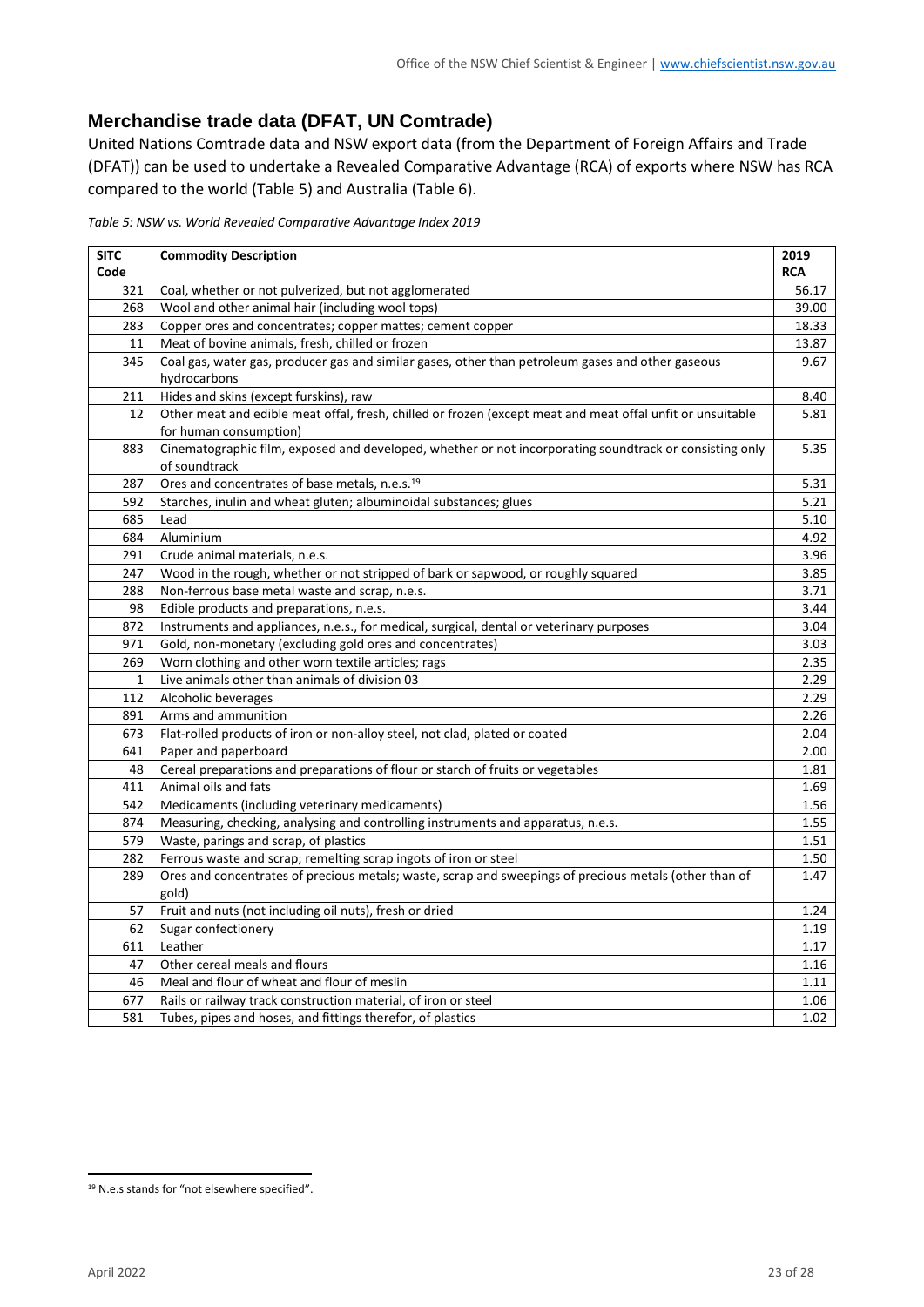<span id="page-23-0"></span>*Table 6: NSW vs. Australia Revealed Comparative Advantage Index 2019<sup>20</sup>*

| <b>SITC Code and Description</b>           | 2019 RCA |
|--------------------------------------------|----------|
| 988 Confidential items of trade            | 8.31     |
| 345 Coal gas, water gas & similar gases    | 7.55     |
| 711 Steam boilers & parts                  | 6.51     |
| 525 Radioactive materials                  | 5.93     |
| 046 Wheat flour                            | 5.79     |
| 673 Uncoated flat-rolled iron & steel      | 5.61     |
| 512 Alcohols, phenols & derivatives        | 5.58     |
| 891 Arms & ammunition                      | 5.53     |
| 671 Pig-iron                               | 5.45     |
| 524 Other inorganic chemicals              | 5.08     |
| 071 Coffee & substitutes                   | 4.94     |
| 883 Cinematographic film, developed        | 4.93     |
| 592 Starches, inulin & wheat gluten        | 4.92     |
| 265 Other vegetable textile fibres         | 4.91     |
| 872 Medical instruments (incl veterinary)  | 4.87     |
| 961 Coin (excl gold coin) not legal tender | 4.76     |
| 641 Paper & paperboard                     | 4.70     |
| 681 Silver & platinum                      | 4.59     |
| 573 Primary vinyl chloride polymers        | 4.58     |
| 791 Railway vehicles (incl hovertrains)    | 4.51     |
| 882 Photo & cinematographic supplies       | 4.47     |
| 335 Residual petroleum products, nes       | 4.39     |
| 542 Medicaments (incl veterinary)          | 4.34     |
| 675 Flat-rolled alloy steel                | 4.26     |
| 062 Sugar confectionery                    | 4.25     |
| 016 Meat, salted or dried                  | 3.87     |
| 334 Refined petroleum                      | 3.78     |
| 894 Prams, toys, games & sporting goods    | 3.74     |
| 898 Musical instruments & parts            | 3.74     |
| 283 Copper ores & concentrates             | 3.69     |
| 581 Plastic tubes, pipes & hoses           | 3.55     |
| 511 Hydrocarbons & derivatives             | 3.53     |
| 874 Measuring & analysing instruments      | 3.53     |
| 422 Fixed vegetable oils & fats, hard      | 3.51     |
| 047 Other cereal flours                    | 3.44     |
| 075 Spices                                 | 3.41     |
| 322 Briquettes, lignite & peat             | 3.31     |
| 873 Meters & counters                      | 3.24     |
| 694 Nails, screws, nuts, bolts & rivets    | 3.21     |
| 737 Metalworking machinery & parts         | 3.17     |
| 763 Sound & video recorders                | 3.16     |
| 642 Paper & paperboard, cut to size        | 3.09     |
| 684 Aluminium                              | 3.02     |
| 899 Misc manufactured articles, nes        | 3.01     |
| 074 Tea & mate                             | 3.01     |

<sup>&</sup>lt;sup>20</sup> For brevity, table restricted to items with RCA  $>$  3.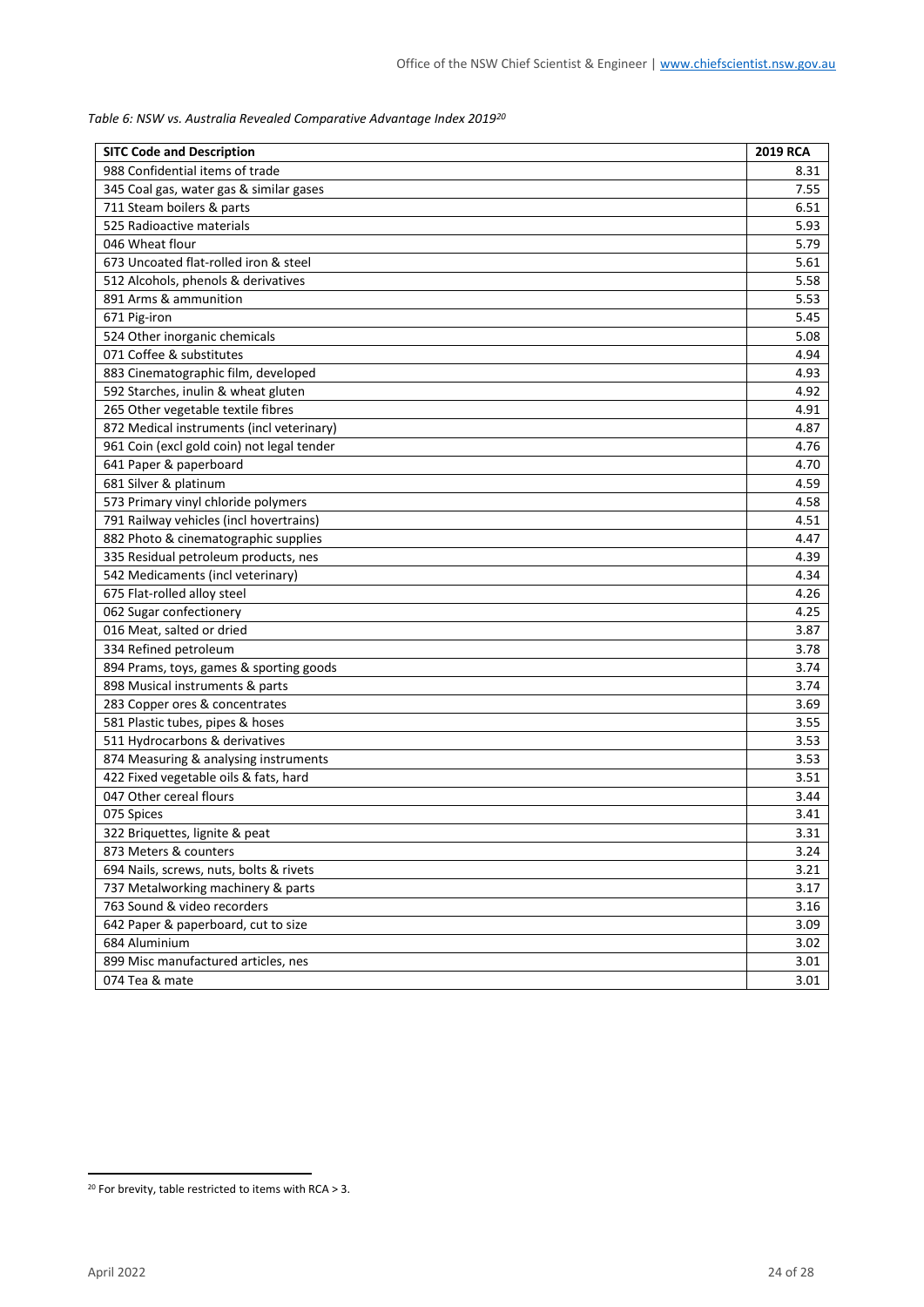# **Higher education completions by domestic enrolments**

The Australian Government's Department of Education, Skills and Employment provides a detailed dataset on higher education completions by student type, state and subject.



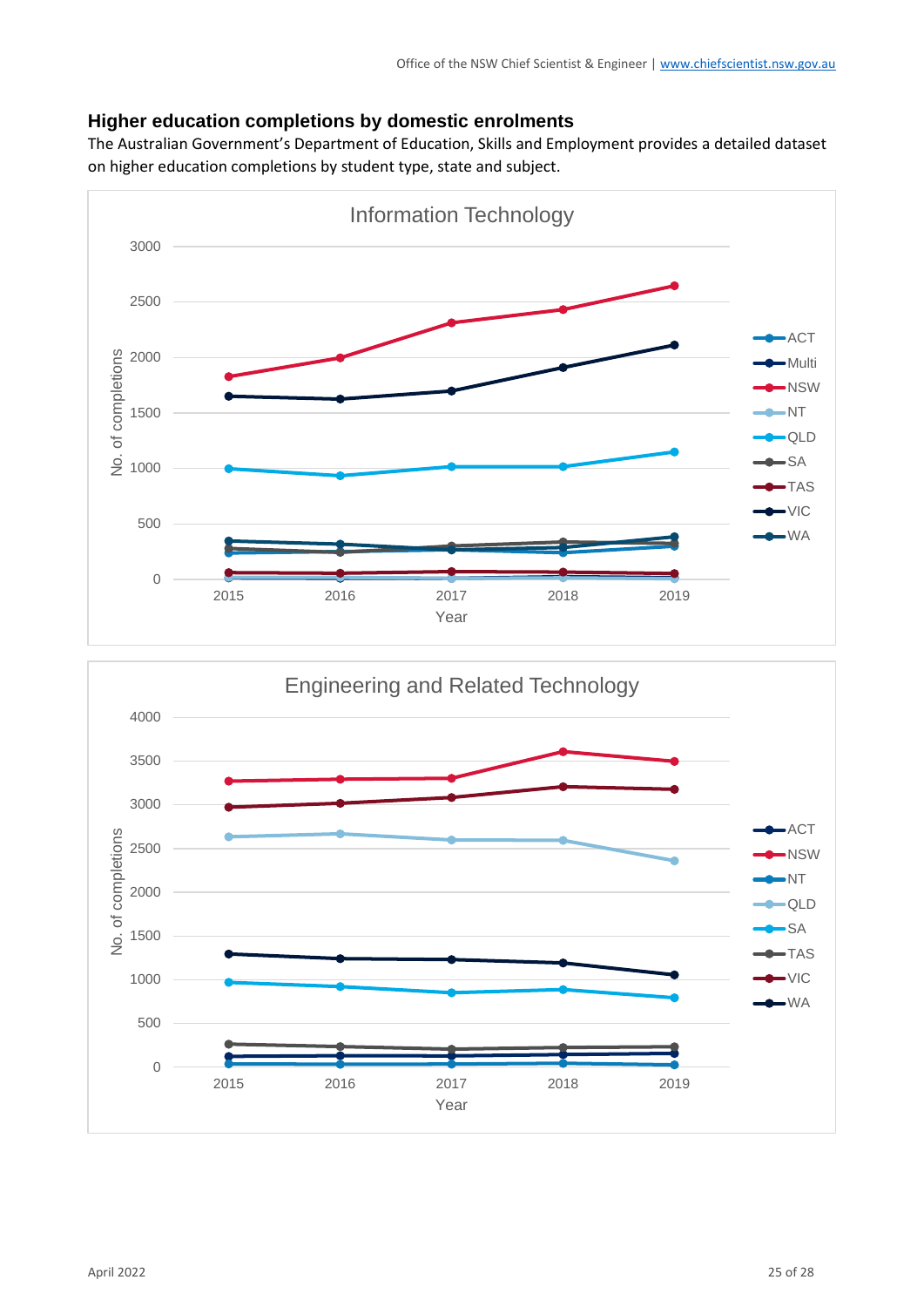

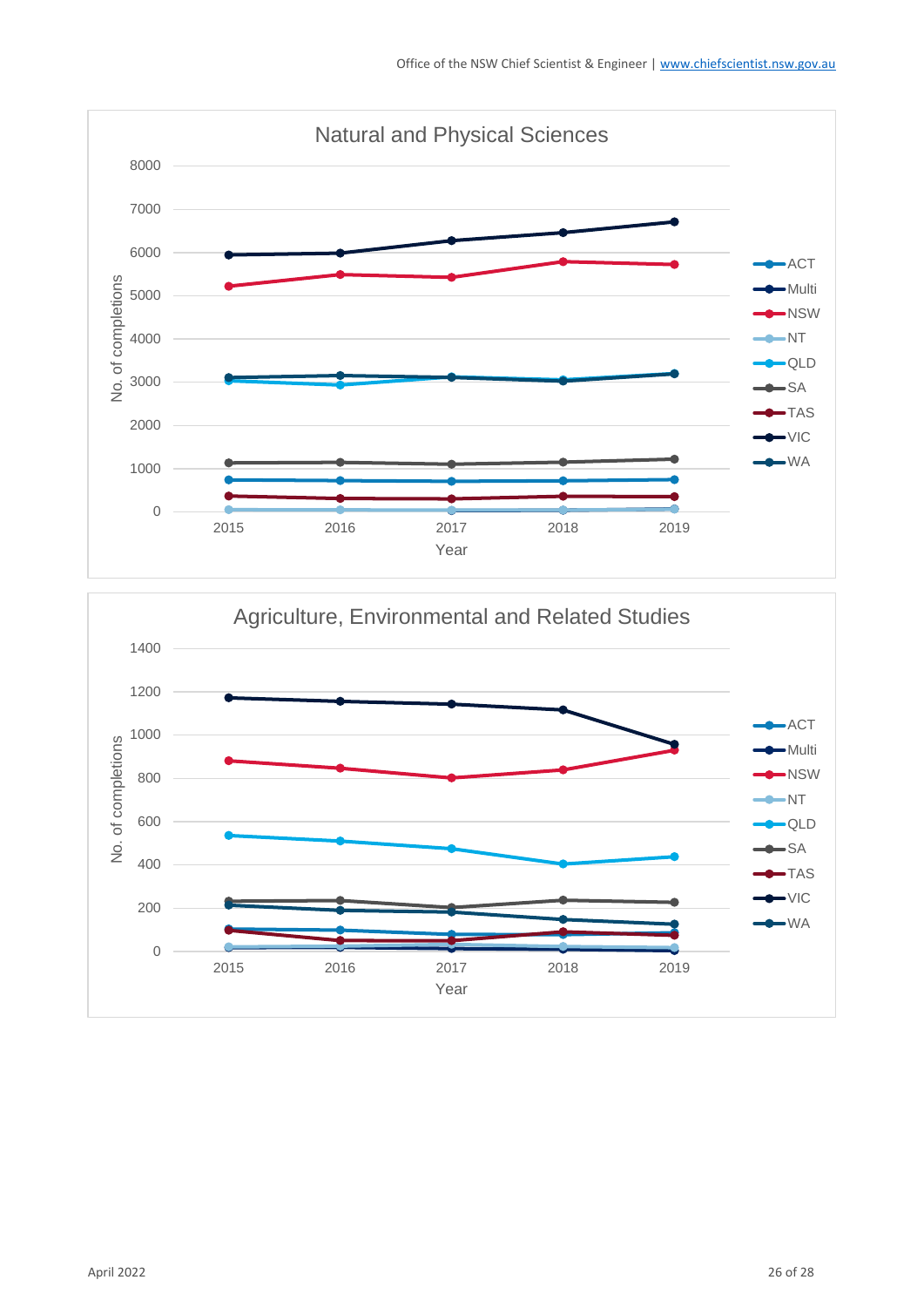# **Patent data**

World Intellectual Property Organisation (WIPO) data and IP Australia data can be used to undertake a Revealed Technology Advantage (RTA) of patent filings and identify where NSW has RTA compared to the world and Australia.<sup>21</sup>



<sup>21</sup> For this RTA analysis, one NSW-based organisation who files a disproportionate amount of patents (22 per cent) was excluded from the analysis.